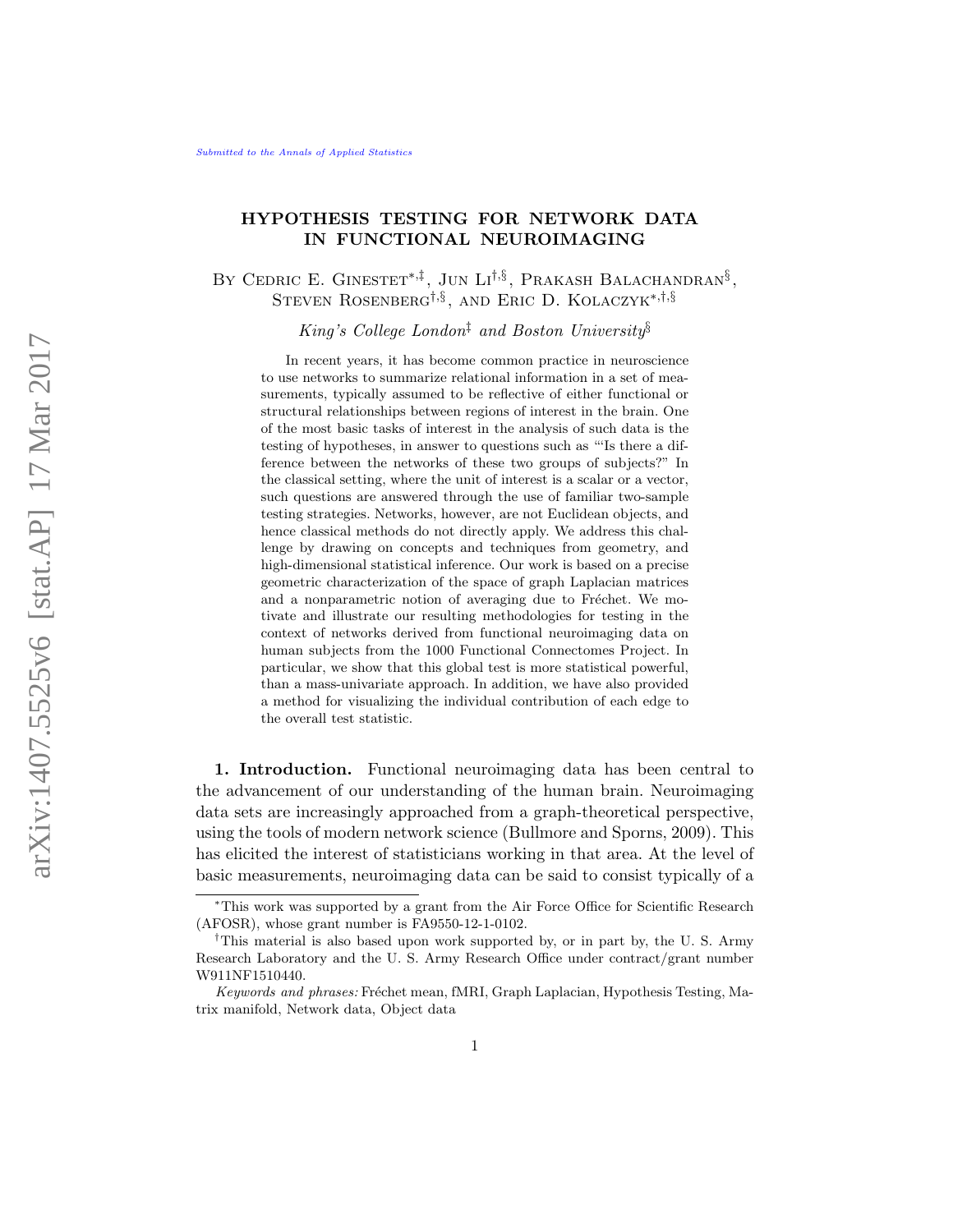set of signals (usually time series) at each of a collection of pixels (in two dimensions) or voxels (in three dimensions). Building from such data, various forms of higher-level data representations are employed in neuroimaging. Traditionally, two- and three-dimensional images have, naturally, been the norm, but increasingly in recent years there has emerged a substantial interest in network-based representations.

1.1. *Motivation*. Let  $G = (V, E)$  denote a graph, based on  $d = |V|$  vertices. In this setting, the vertices  $v \in V$  correspond to regions of interest (ROIs) in the brain, often pre-defined through considerations of the underlying neurobiology (e.g., the putamen or the cuneus). Edges  $\{u, v\} \in E$ between vertices  $u$  and  $v$  are used to denote a measure of association between the corresponding ROIs. Depending on the imaging modality used, the notion of 'association' may vary. For example, in diffusion tensor imaging (DTI), associations are taken to be representative of structural connectivity between brain regions. On the other hand, in functional magnetic resonance imaging (fMRI), associations are instead thought to represent functional connectivity, in the sense that the two regions of the brain participate together in the achievement of some higher-order function, often in the context of performing some task (e.g., counting from 1 to 10).

With neuroimaging now a standard tool in clinical neuroscience, and with the advent of several major neuroscience research initiatives – perhaps most prominent being the recently announced Brain Research Accelerated by Innovative Neurotechnologies (BRAIN) initiative – we are quickly moving towards a time in which we will have available databases composed of large collections of secondary data in the form of network-based data objects. Faced with databases in which networks are a fundamental unit of data, it will be necessary to have in place the statistical tools to answer such questions as, "What is the 'average' of a collection of networks?" and "Do these networks differ, on average, from a given nominal network?," as well as "Do two collections of networks differ on average?" and "What factors (e.g., age, gender, etc.) appear to contribute to differences in networks?", or finally, say, "Has there been a change in the networks for a given subpopulation from yesterday to today?" In order to answer these and similar questions, we require network-based analogues of classical tools for statistical estimation and hypothesis testing.

While these classical tools are among the most fundamental and ubiquitous in use in practice, their extension to network-based datasets, however, is not immediate and, in fact, can be expected to be highly non-trivial. The main challenge in such an extension is due to the simple fact that networks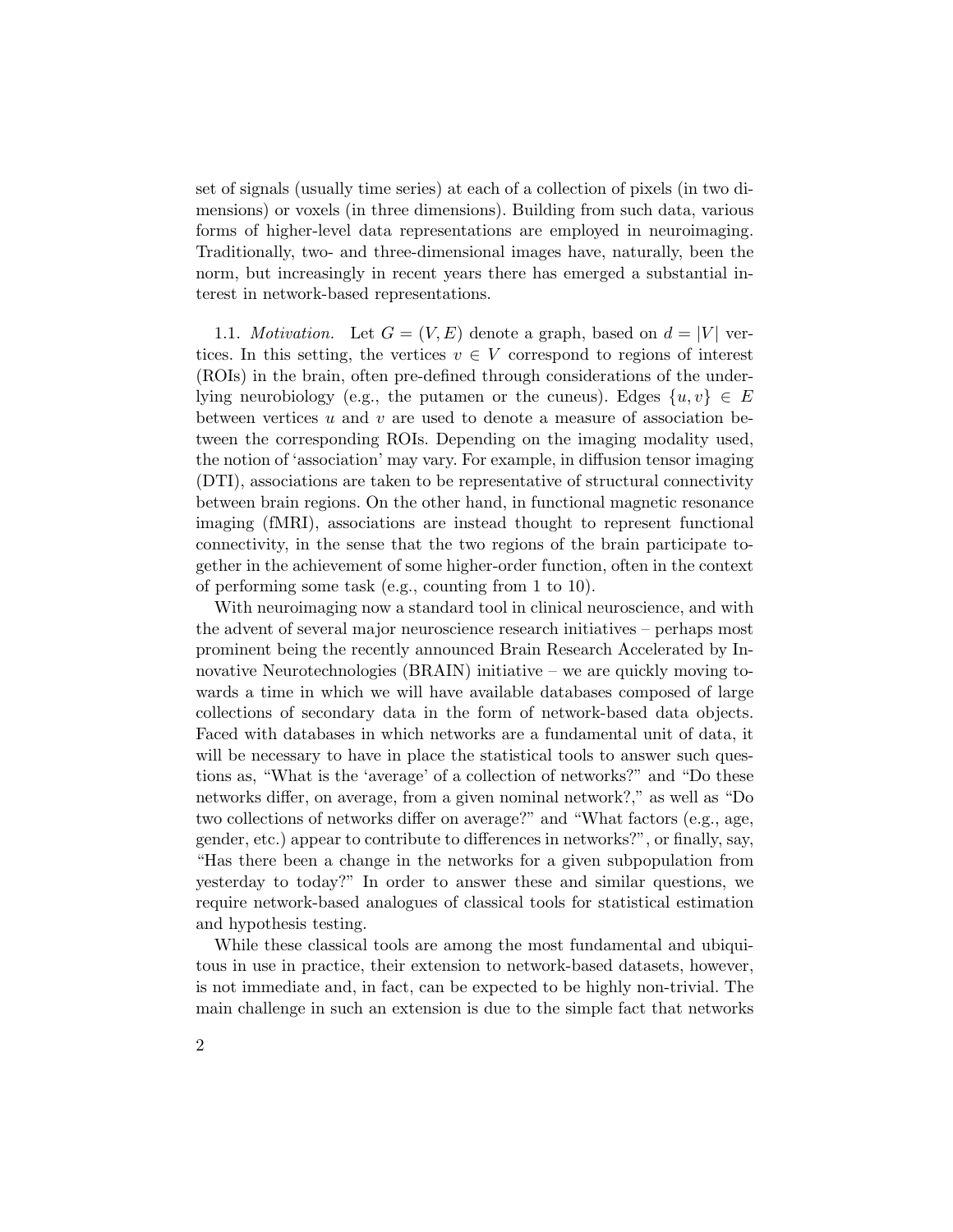are not Euclidean objects (for which classical methods were developed) – rather, they are combinatorial objects, defined simply through their sets of vertices and edges. Nevertheless, our work here in this paper demonstrates that networks can be associated with certain natural subsets of Euclidean space, and furthermore demonstrates that through a combination of tools from geometry, probability on manifolds, and high-dimensional statistical analysis it is possible to develop a principled and practical framework in analogy to classical tools. In particular, we focus on the development of an asymptotic framework for one- and two-sample hypothesis testing.

Key to our approach is the correspondence between an undirected graph G and its Laplacian, where the latter is defined as the matrix  $L = D - W$ ; with W denoting the  $d \times d$  adjacency matrix of G and D a diagonal matrix with the vertex degrees along the diagonal. When  $G$  has no self-loops and no multi-edges, the correspondence between graphs  $G$  and Laplacians  $L$  is oneto-one. Our work takes place in the space of graph Laplacians. Importantly, this requires working not in standard Euclidean space  $\mathbb{R}^n$ , but rather on certain subsets of Euclidean space which are either submanifolds of  $\mathbb{R}^n$ , or submanifolds of  $\mathbb{R}^n$  with corners. While these subsets of Euclidean space have the potential to be complicated in nature, we show that in the absence of any nontrivial structural constraints on the graphs G, the geometry of these subsets is sufficiently 'nice' to allow for a straightfoward definition of distance between networks to emerge.

Our goal in this work is the development of one- and two-sample tests for network data objects that rely on a certain sense of 'average'. We adopt the concept of Fréchet means in defining what average signifies in our context. Recall that, for a metric space,  $(\mathcal{X}, \rho)$ , and a probability measure,  $Q$ , on its Borel  $\sigma$ -field, under appropriate conditions, the Fréchet mean of  $Q$  is defined as the (possibly nonunique) minimizer

<span id="page-2-0"></span>(1) 
$$
\mu := \underset{x \in \mathcal{X}}{\operatorname{argmin}} \int_{\mathcal{X}} \rho^2(x, y) Q(dy).
$$

Similarly, for any sample of realizations from  $Q$  on  $\mathcal{X}$ , denoted  $Y :=$  ${Y_1, \ldots, Y_n}$ , the corresponding sample Fréchet mean is defined as

<span id="page-2-1"></span>(2) 
$$
\widehat{\mu}_n(Y) := \underset{x \in \mathcal{X}}{\operatorname{argmin}} \frac{1}{n} \sum_{i=1}^n \rho^2(x, Y_i).
$$

Thus, the distance  $\rho$  that emerges from our study of the geometry of the space of networks implicitly defines a corresponding notion of how to 'average' networks.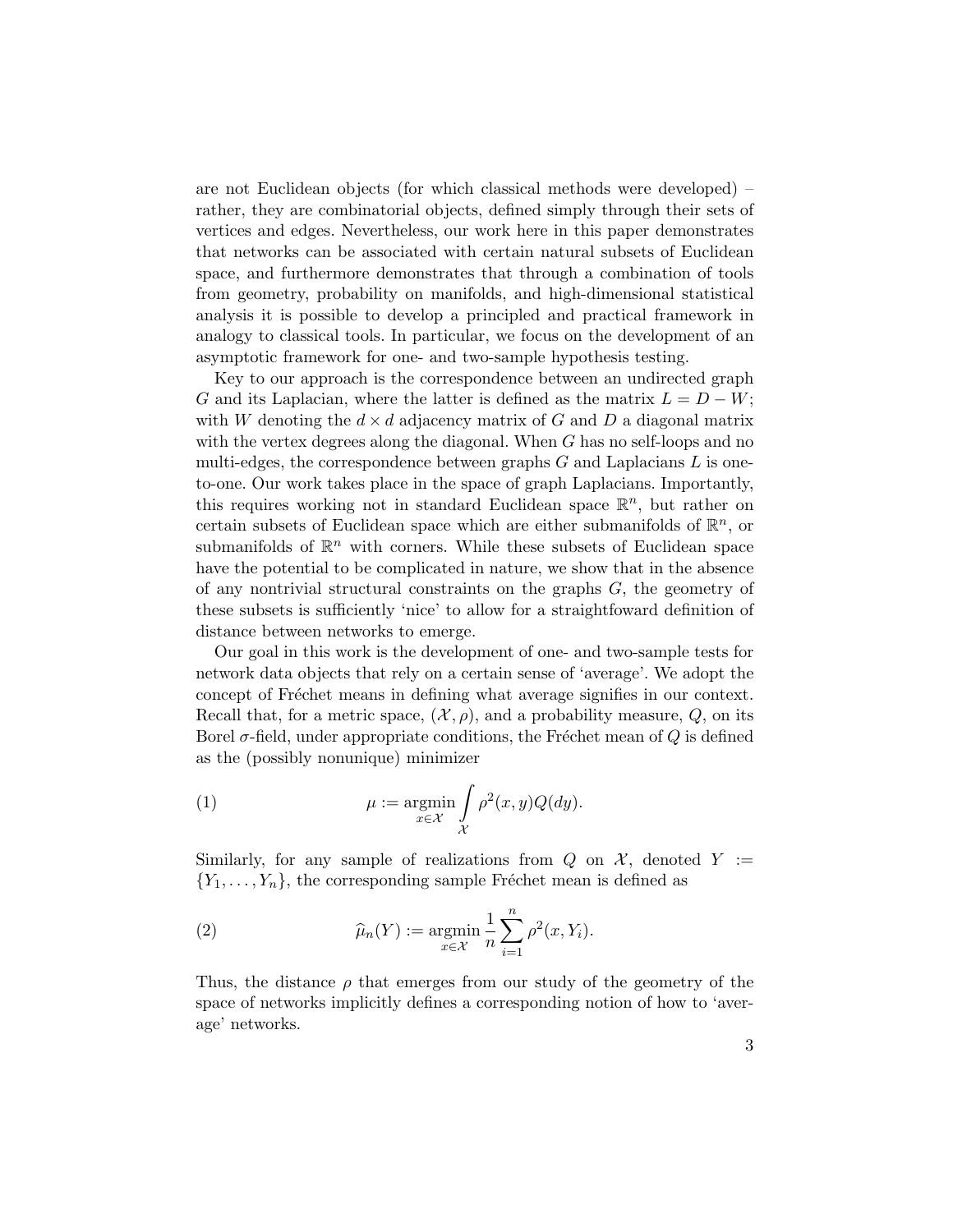Drawing on results from nonparametric statistical inference on manifolds, we are then able to establish a central limit theory for such averages and, in turn, construct the asymptotic distributions of natural analogues of oneand two-sample z-tests. These tests require knowledge of the covariance among the edges of our networks, which can be expected to be unavailable in practice. Nevertheless, we show how recent advances in the estimation of large, structured covariance matrices can be fruitfully brought to bear in our context, and provide researchers with greater statistical power than a mass-univariate approach, which is the standard approach in this field.

<span id="page-3-0"></span>1.2. The 1000 Functional Connectomes Project. Our approach is motivated by and illustrated with data from the 1000 Functional Connectomes Project (FCP). This major MRI data-sharing initiative was launched in 2010 [\(Biswal et al.,](#page-30-0) [2010\)](#page-30-0). The impetus for the 1000 FCP was given by a need to make widely accessible neuroimaging data, which are costly and time-consuming to collect [\(Biswal et al.,](#page-30-0) [2010\)](#page-30-0). This was conducted within the so-called "discovery science" paradigm, paralleling similar initiatives in systems biology. The 1000 FCP constituted the largest data set of its kind, at the time of its release. As for the use of such large data sets in genetics, it is believed that facilitating access to high-throughput data generates economies of scale that are likely to lead to more numerous and more substantive research findings.

The 1000 FCP describes functional neuroimaging data from 1093 subjects, located in 24 community-based centers. The mean age of the participants is 29 years, and all subjects were 18 years-old or older. Each individual scan lasted between 2.2 and 20 minutes. The strength of the MRI scanner varied across centers, with  $n = 970$  scans at 3T and  $n = 123$  at 1.5T. Voxelsize was 1.5–5mm within the plane; and slice thickness was 3–8mm. The ethics committee in each contributing data center approved the project; and the institutional review boards of the NYU Langone Medical Center and of the New Jersey Medical School approved the dissemination of the data. This freely available data set has been extensively used in the neuroimaging literature [\(Yan et al.,](#page-33-0) [2013;](#page-33-0) [Tomasi and Volkow,](#page-33-1) [2010;](#page-33-1) [Zuo et al.,](#page-33-2) [2012\)](#page-33-2).

The individual fMRI scans were parcellated into a set of 50 cortical and subcortical regions, using the Automated Anatomical Labeling (AAL) template [\(Tzourio-Mazoyer et al.,](#page-33-3) [2002\)](#page-33-3). Note, that that the resulting connectivity networks are sensitive to our particular choice of parcellation, and that the results in this paper need not generalize to other templates (see [Wang et al.,](#page-33-4) [2009,](#page-33-4) for a review). The voxel-specific time series in each of these regions were aggregated to form mean regional time series, as com-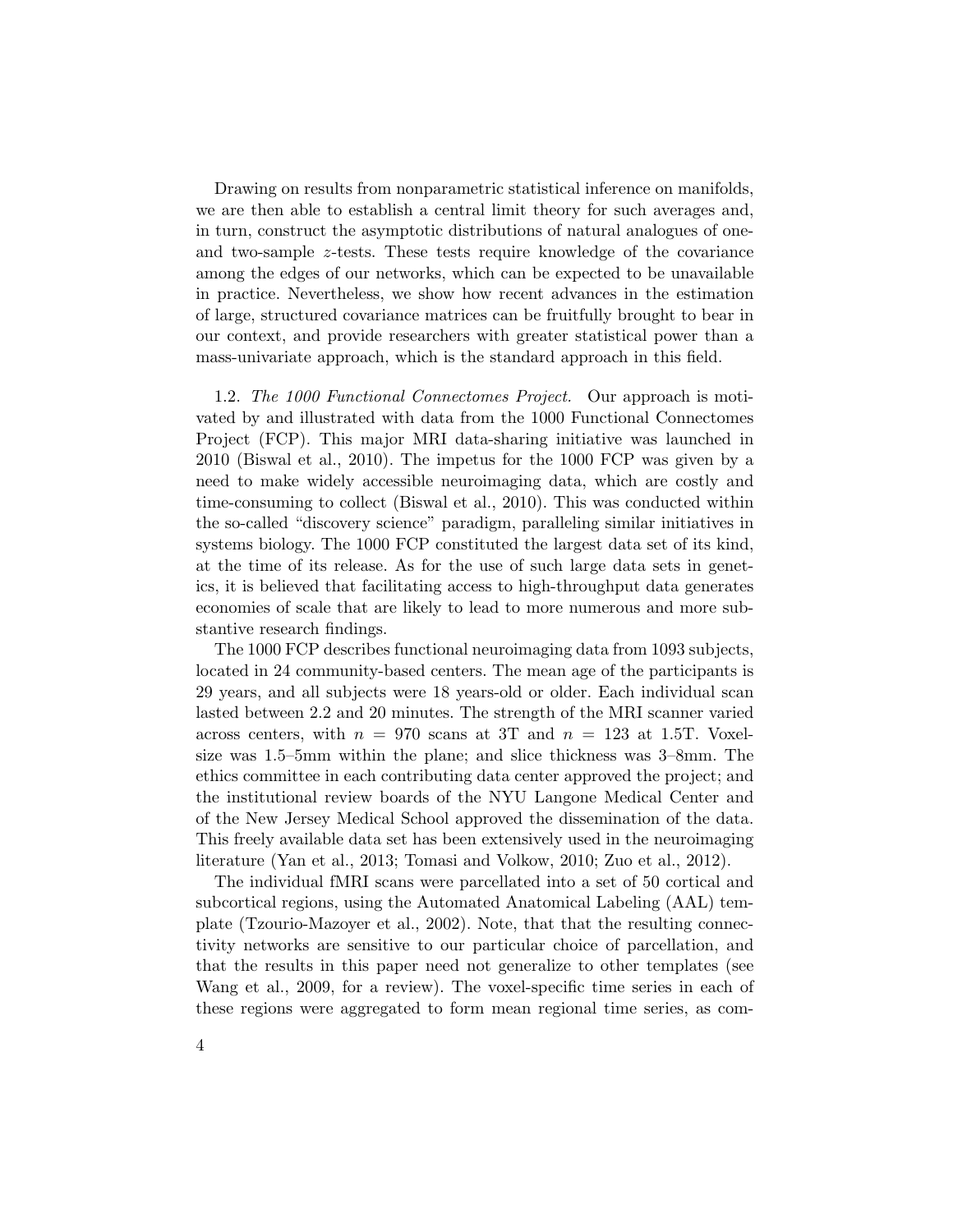monly done in the study of the human connectome (see for example [Achard](#page-30-1) [et al.,](#page-30-1) [2006\)](#page-30-1). The resulting regional time series were then compared using two different measures of association. We here considered the correlation coefficient since this measure has proved to be popular in the neuroimaging literature [\(Ginestet and Simmons,](#page-31-1) [2011;](#page-31-1) [Pachou et al.,](#page-32-0) [2008;](#page-32-0) [Micheloyannis](#page-32-1) [et al.,](#page-32-1) [2009\)](#page-32-1).

Subjects in the 1000 FCP data can be subdivided with respect to sex. Several groups of researchers have previously considered the impact of sex differences on resting-state connectivity [\(Biswal et al.,](#page-30-0) [2010;](#page-30-0) [Tomasi and](#page-33-5) [Volkow,](#page-33-5) [2011\)](#page-33-5). It is hypothesized that sexual dimorphism in human genomic expression is likely to affect a wide range of physiological variables [\(Ellegren](#page-31-2) [and Parsch,](#page-31-2) [2007\)](#page-31-2). In particular, differences in hormonal profiles (e.g. estrogen) during brain development are known to be related to region-specific effects [\(McEwen,](#page-32-2) [1999\)](#page-32-2). Thus, it is of interest to compare the subject-specific networks of males and females in the 1000 FCP data set (see Figure [1\)](#page-5-0). Observe that previous research in this field has established local sex differences in connectivity by considering individual edge weights [\(Biswal et al.,](#page-30-0) [2010;](#page-30-0) [Tomasi and Volkow,](#page-33-5) [2011\)](#page-33-5). By contrast, we are here investigating the effect of sex differences on entire networks.

It is here useful to distinguish between these two types of network data analysis in neuroimaging. While local analysis focuses on edge-specific statistics; global analysis instead considers network topological properties such as the shortest-path length. In this paper, we are extending the latter by providing a framework for identifying the mean network, and characterizing the space of all possible such networks.

The organization of this paper is as follows. In Section [2,](#page-4-0) we describe the statistical and mathematical background of this type of research questions. In Section [3,](#page-7-0) we provide a geometrical characterization of the space of networks under scrutiny. In Section [4,](#page-10-0) we describe how certain central limit theorems can be adapted to this space, in order to construct a statistical inferential framework for network data. A simulation study exploring the relationship between statistical power and various aspects of neuroimaging data is reported in Section [5.](#page-15-0) In Section [6,](#page-18-0) we apply this framework to the analysis of a subset of the data from the 1000 FCP. These results and the potential extensions of the proposed statistical tests are then discussed in Section [7.](#page-21-0)

<span id="page-4-0"></span>2. Related Work. At the heart of the class of statistical problems we wish to address is a desire to summarize and compare groups of network data objects in a statistically principled manner. There are, of course,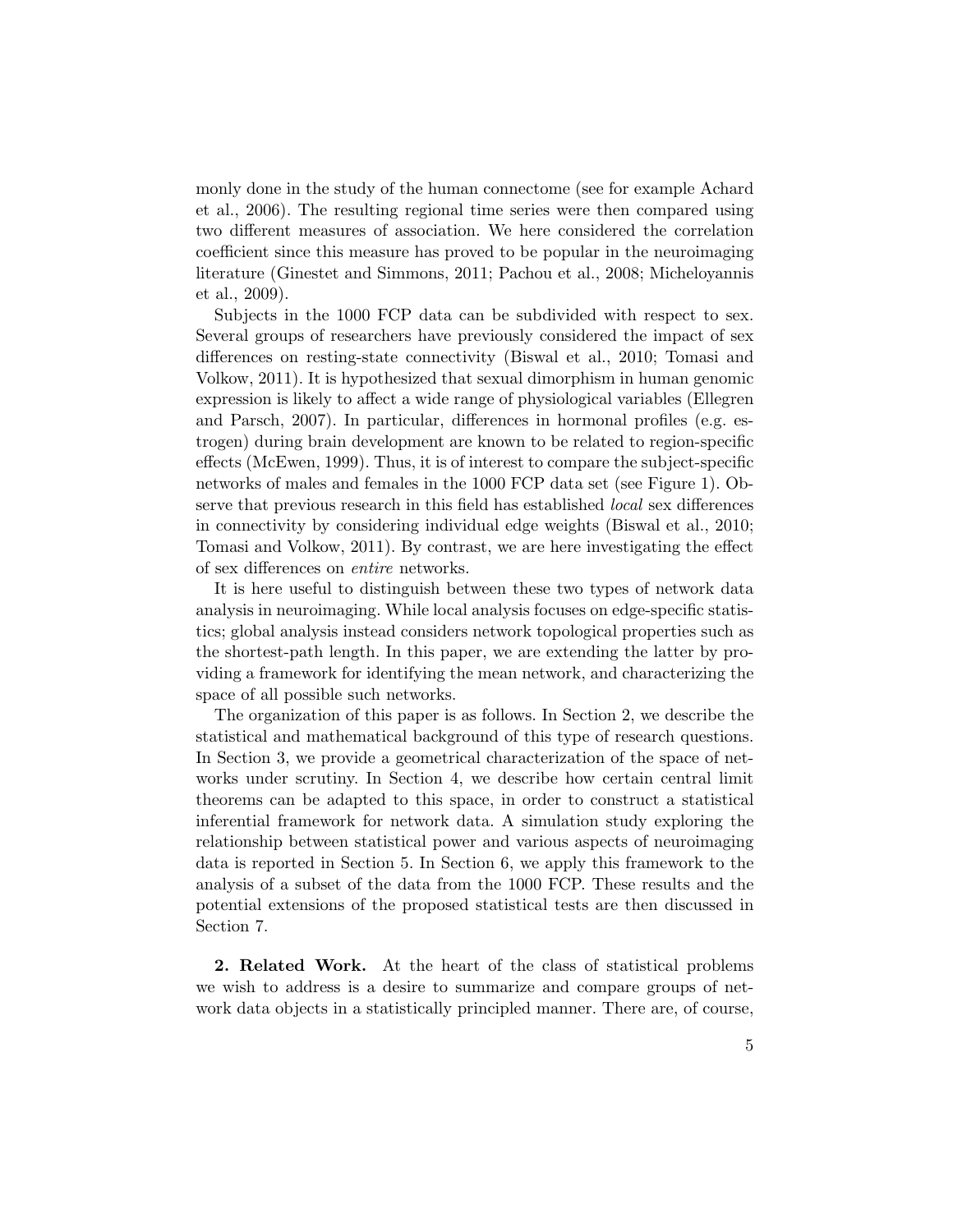<span id="page-5-0"></span>

Fig 1. Descriptive statistics for the 1000 FCP data set. In panel (A), the groupspecific mean Laplacians for networks over 50 AAL vertices in females ( $n_f = 555$ ), and males  $(n_m = 462)$ . Similarly, in panel (B), the age variable has been divided into three groups  $(n_1 = 386, n_2 = 297, \text{ and } n_3 = 334)$ , and the respective means are reported for each age group. The Laplacians have been binarized with respect to the 75th percentile of the overall distribution of the entries in the full 1000 FCP database. (Black indicates entries greater or equal than that percentile).

already a variety of numerical devices available for carrying out certain descriptive summaries and comparisons. Basic set-theoretic operations (e.g., union, intersection, symmetric difference) are all well-defined for graphs. More broadly, various metrics, such as the Hamming distance, have been borrowed from other fields and applied to graphs. Currently, the mainstay in the analysis of network data in neuroimaging, is the mass-univariate approach in which independent tests are conducted for every edge, adjusting for multiple testing. See [Ginestet, Fournel and Simmons](#page-31-3) [\(2014\)](#page-31-3) for a survey of such methods in the context of functional neuroimaging.

Such mass-univariate approaches, however, fail to draw inference about networks as a whole. In particular, it is unclear whether multiple local differences necessarily lead to globally significant differences. One may tackle this problem by treating network data objects as data points. What is lacking to achieve this, however, is the necessary mathematical foundation – establishing a formal 'space' of graphs, equipped with a formal metric, with understood geometric and topological properties, so that a formal notion of probability and measure can be defined, all underlying the desired theory and methods for the hypothesis testing problems of interest here.

Networks are not the only data type for which standard Euclidean-based methods are insufficient. Statistical inference on manifolds – in particular on spheres and shapes spaces – has a fairly long history. There is a substantial literature on statistics on spheres, or so-called directional statistics, going back to a seminal paper by R.A. Fisher in 1953 [\(Fisher,](#page-31-4) [1953\)](#page-31-4), and works by [Watson](#page-33-6) [\(1983\)](#page-33-6), [Mardia and Jupp](#page-32-3) [\(2000\)](#page-32-3), and [Fisher, Lewis and Embleton](#page-31-5) [\(1987\)](#page-31-5), among others. Statistical analysis on shapes that are landmark-based was pioneered by [Kendall](#page-32-4) [\(1977\)](#page-32-4), [Kendall](#page-32-5) [\(1984\)](#page-32-5) and [Bookstein](#page-31-6) [\(1978\)](#page-31-6). In-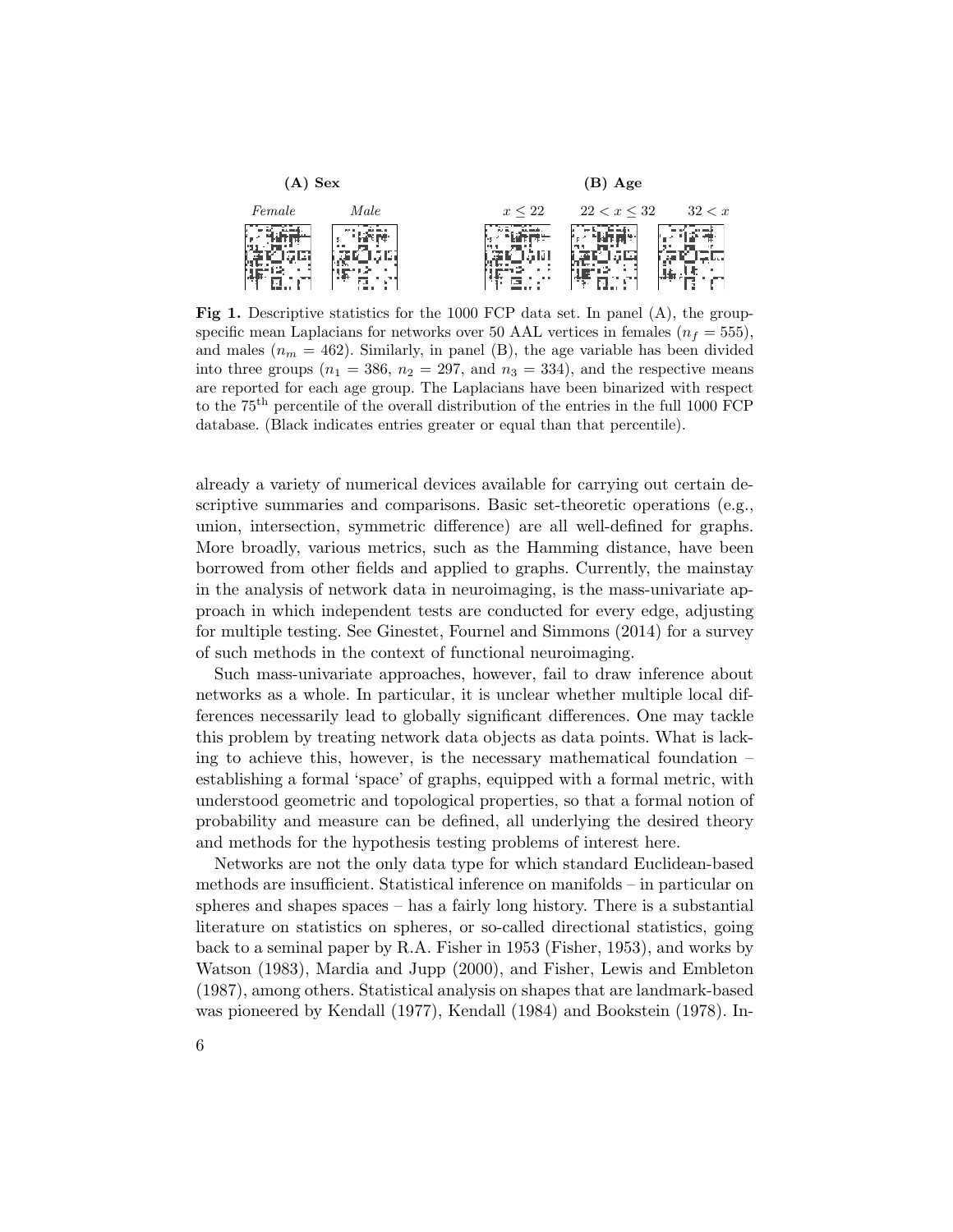ference in these settings takes various forms. Nonparametric forms of inference typically employ a notion of averaging due to Fréchet  $(1948)$ , as we do in this paper. Nevertheless, little work has been pursued with manifolds given as some general metric space – such as the spaces of networks that are our main interest. The most related work seems to be due to [Billera,](#page-30-2) [Holmes and Vogtmann](#page-30-2) [\(2001\)](#page-30-2) and [Barden, Le and Owen](#page-30-3) [\(2013\)](#page-30-3), who study the metric geometry of the space of phylogenetic trees and derive a central limit theorem for the Fréchet mean in such spaces. Also see the related work of Marron and colleagues in the context of so-called object-oriented data analysis with trees [\(Wang and Marron,](#page-33-7) [2007;](#page-33-7) [Aydin et al.,](#page-30-4) [2009\)](#page-30-4).

In order to establish a formal characterization of a well-defined 'space' of networks, it is natural to associate a network with a matrix. And, while there are several such matrices that might be used, we have found that the (combinatoral) graph Laplacian is particularly appropriate. The Laplacian falls in the cone of symmetric positive (semi)definite (PSD) matrices. A substantial amount of effort has been expended on uncovering the mathematical properties of the PSD cone [\(Bhatia,](#page-30-5) [1997;](#page-30-5) [Moakher and Zerai,](#page-32-6) [2011\)](#page-32-6). In addition, there has in recent years been quite a lot of work exploring the various notions of 'average' induced upon this manifold by the underlying choices of geometry [\(Arsigny et al.,](#page-30-6) [2007;](#page-30-6) [Moakher,](#page-32-7) [2005;](#page-32-7) [Bonnabel and](#page-31-8) [Sepulchre,](#page-31-8) [2009\)](#page-31-8). Finally, depending on the choice of average adopted, there are results establishing the probabilistic and statistical properties of averages through CLTs [\(Bhattacharya and Patrangenaru,](#page-30-7) [2003,](#page-30-7) [2005;](#page-30-8) [Bhattacharya](#page-30-9) [and Bhattacharya,](#page-30-9) [2012;](#page-30-9) [Kendall and Le,](#page-32-8) [2011\)](#page-32-8). Much of this research has been motivated by shape analysis [\(Le and Kume,](#page-32-9) [2000;](#page-32-9) [Le,](#page-32-10) [2001\)](#page-32-10), but many of these results have been developed in other areas of applications where matrices play a key role such as in DTI [\(Dryden, Koloydenko and Zhou,](#page-31-9) [2009\)](#page-31-9).

However, the space of graph Laplacians forms a subset of the PSD cone and, furthermore, by definition this subset intersects in a non-trivial fashion with the boundary of this cone. Therefore, results for PSD matrices do not carry over immediately to the space of graph Laplacians – the latter must necessarily be studied in its own right. At present, while graph Laplacians as individual objects are well-studied –see [Chung](#page-31-10) [\(1997\)](#page-31-10), who discusses discrete eigenvalue and isoperimetric estimates analogous to Riemannian estimates (see also [Chavel,](#page-31-11) [1984;](#page-31-11) [Xia,](#page-33-8) [2013\)](#page-33-8) – there appears to be no formal body of results to date establishing the properties of the space of graph Laplacians – and certainly none that reflects the impact of what have become established canonical properties of complex networks (e.g., sparseness, smallworld, etc.). The closest work of which we are aware is, for example, recent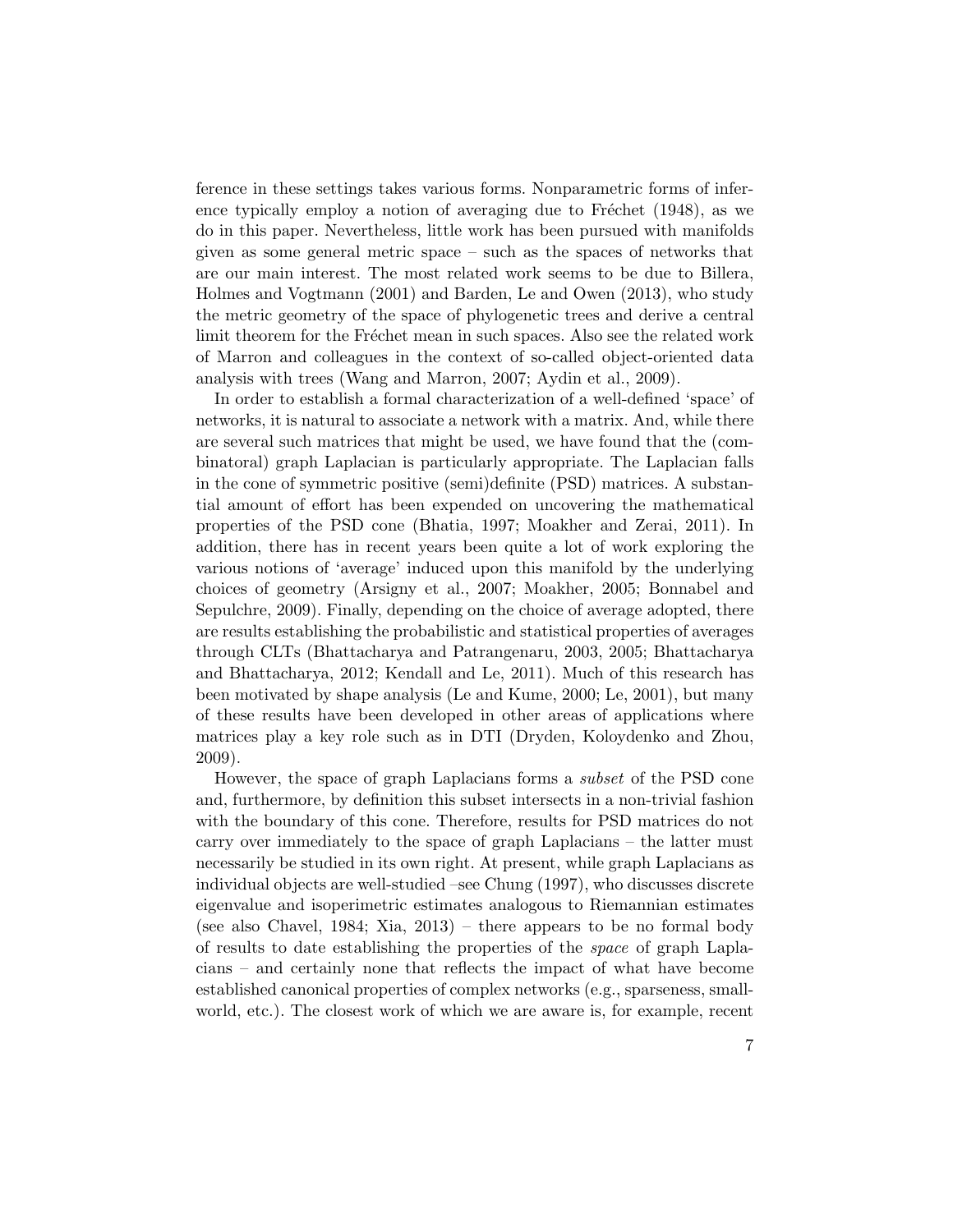work in the signal processing literature, characterizing subspaces of the PSD cone corresponding to subsets of covariance matrices sharing certain simple structural properties such as rank or trace constraints [\(Krishnamachari and](#page-32-11) [Varanasi,](#page-32-11) [2013\)](#page-32-11).

A certain notion of embedding is crucial to the mathematical and probabilistic theory underlying our approach. There are, in fact, different uses of the term "embedding". Our work involves averaging or comparing different networks/graphs via the distance between network Laplacians computed by first embedding (i.e. smoothly injecting) the set of Laplacian matrices into a Euclidean space; here "embedding" is defined as in the differentiable topology literature (see chap. 7 in [Lee,](#page-32-12) [2006\)](#page-32-12). This seems to have advantages over comparing networks via e.g. isometric embeddings of the graph itself into  $\mathbb{R}^3$ , for which computation of the types of distance functions that have been useful (e.g. Gromov-Hausdorff distance) is impractical.

In addition, there is also the large literature on graph embedding, which maps a graph onto a typically low-dimensional Euclidean space using eigenvector/eigenvalue information of the adjacency matrix or associated Laplacian [\(Linial, London and Rabinovich,](#page-32-13) [1995;](#page-32-13) [Linial,](#page-32-14) [2002;](#page-32-14) [Yan et al.,](#page-33-9) [2007;](#page-33-9) [Fu and Ma,](#page-31-12) [2013\)](#page-31-12). Graph embedding methods are very different from differentiable topology techniques. In particular, the image of a graph embedding is often used as a dimension-reduction tool. This map in general has some distortion, and so is not an isometry. This change in the geometry from the domain space to the range space implies that the precise inference framework for manifolds that we employ here, as described below, cannot be applied to graph embeddings. Thus, there is no natural notion of average and projection onto the image under a graph embedding, and in fact such a projection may not exist. On the other hand, our notion of embedding, which considers the spaces of Laplacians as a manifold, does not reduce dimension, preserves all the raw information in a specific graph, and allows analysis of averages and projections by geometric methods.

<span id="page-7-0"></span>3. Characterization of Spaces of Networks. In this section, we establish the necessary mathematical properties associated with a certain notion of a 'space' of networks, from which a natural notion of 'averaging' emerges. In fact, we offer several variations of a space of networks and, in doing so, illustrate how even relatively simple constraints on network topology affect the geometry of these spaces. The geometry is important when seeking to develop the corresponding probabilistic behavior of averages of networks, as we do in Section [4,](#page-10-0) which also informs the sampling distributions of the one- and two-sample test statistics that we develop.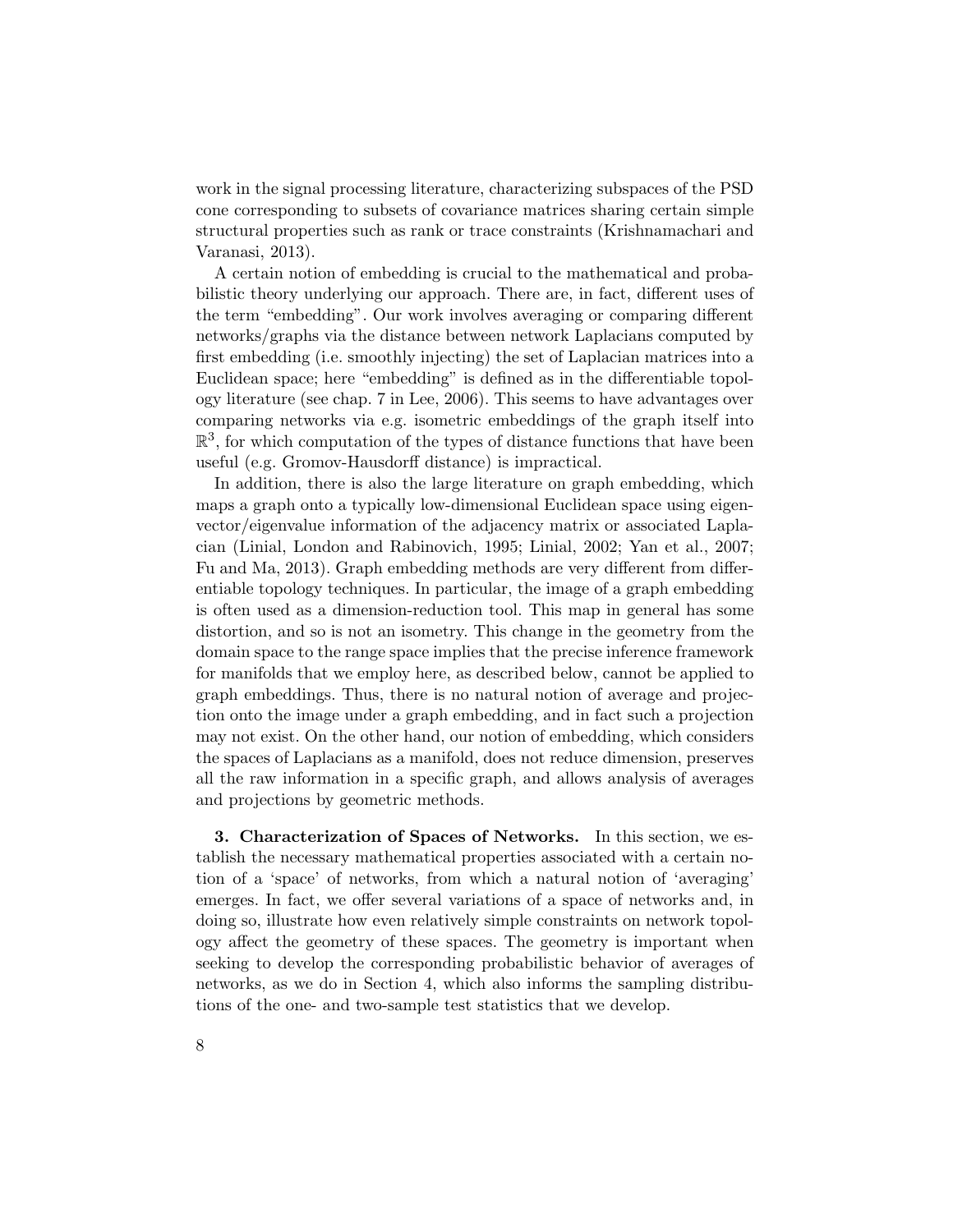3.1. Main Results. Let  $G = (V, E, W)$  be a weighted undirected graph, for weights  $w_{ij} = w_{ji} \geq 0$ , where equality with zero holds if and only if  ${i, j} \notin E$ . Assume G to be simple (i.e., no self-loops or multi-edges). We associate uniquely with each graph G its graph Laplacian  $L = D(W)$  –  $W$ , where  $D$  is a diagonal matrix of weighted degrees (also called vertex strengths), i.e.,  $D_{jj} = d_j(W) = \sum_{i \neq j} w_{ij}$ . We further assume in most of what follows that  $G$  is connected, in which case  $L$  has one (and only one) zero eigenvalue and all the others are positive (and hence L is positive semidefinite).

Under the assumption that  $G$  is simple, there is a one-to-one correspondence between a graph  $G$  and its Laplacian matrix  $L$ . We therefore define our space of networks using the corresponding space of Laplacians. In the following theorem, we show that an initial notion of the space of graph Laplacians over  $d$  nodes admits a relatively simple topology, which can be described as a convex subset of an affine space in  $\mathbb{R}^{d^2}$ .

<span id="page-8-0"></span>THEOREM 1. The set  $\mathcal{L}_d$  of  $d \times d$  matrices A, satisfying:

- (1) Rank $(A) = d 1$ ,
- (2) Symmetry,  $A' = A$ ,
- (3) Positive semi-definiteness,  $A \geq 0$ ,
- $(4)$  The entries in each row sum to 0,
- (5) The off-diagonal entries are negative,  $a_{ij} < 0$ ;

 ${\it forms}$  a submanifold of  $\mathbb{R}^{d^2}$  of dimension  $d(d-1)/2.$  In fact,  $\mathcal{L}_d$  is a convex subset of an affine space in  $\mathbb{R}^{d^2}$  of dimension  $d(d-1)/2$ .

A proof of this theorem is in the Supplementary Material. The practical importance of this result is that  $\mathcal{L}_d$  admits several Riemannian metrics [\(Ar](#page-30-6)[signy et al.,](#page-30-6) [2007\)](#page-30-6), which give rise to a restricted class of distance functions. For example, any one of these metrics turns  $\mathcal{L}_d$  into a length space in the sense of [Gromov](#page-31-13) [\(2001\)](#page-31-13), i.e. the distance between any two points  $A, B \in \mathcal{L}_d$ is the length of some path from  $A$  to  $B$ . Also, all the usual notions of curvature, and its influence on variations of geodesics, come into play.

However, we note that the definition of  $\mathcal{L}_d$  requires that every potential edge in  $G$  be present, with edges only distinguishable in terms of the relative magnitude of their weights. Consider the description of the 1000 FCP data in Section [1.2.](#page-3-0) For the case where our network is defined to be, say, the matrix  $W$  of empirical correlations of signals between pairs of ROIs, the space  $\mathcal{L}_d$  is appropriate. On the other hand, if we chose instead to work with a thresholded version of such matrices, then it is important that we allow for both the presence/absence of edges by allowing weights to be zero. The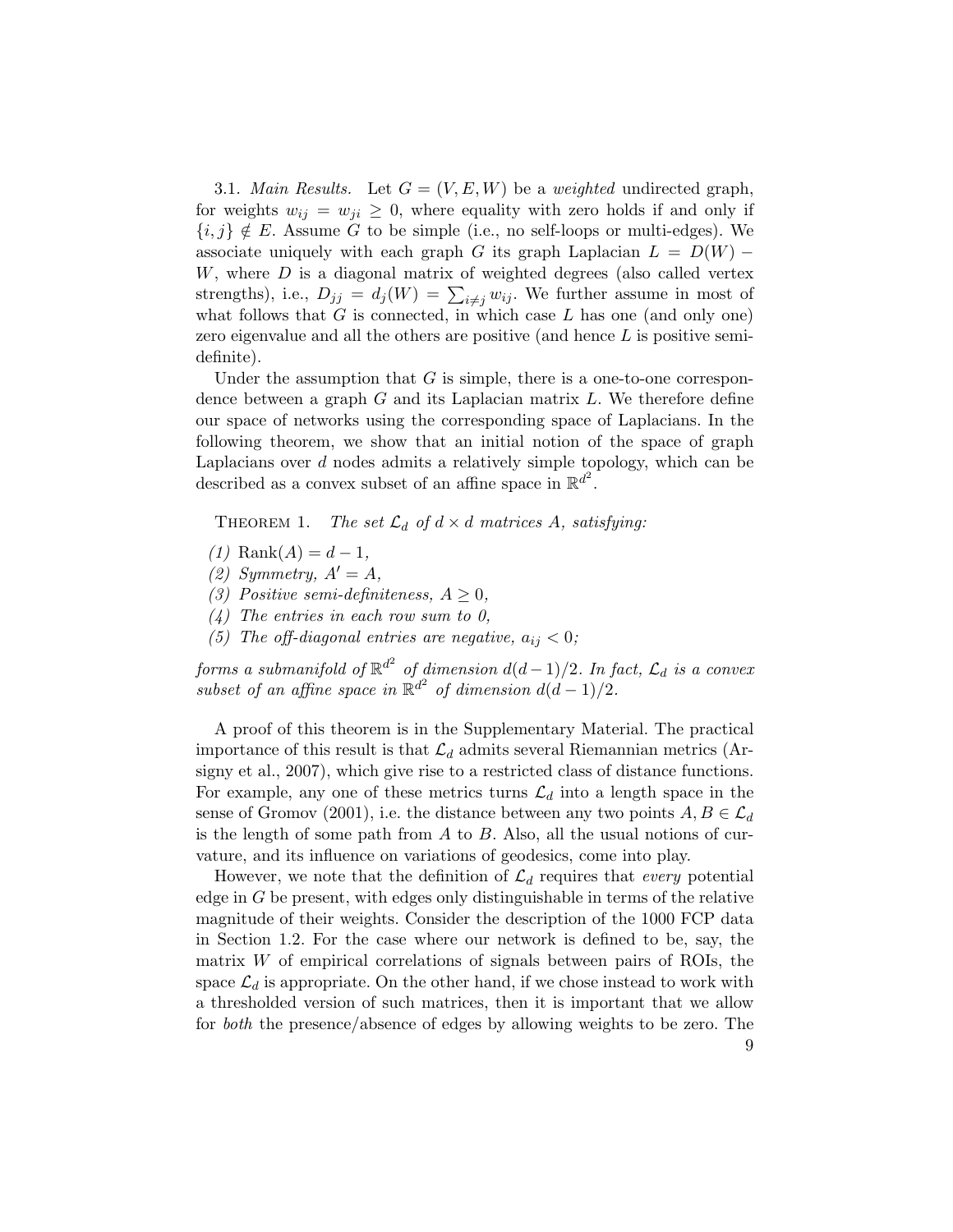result of Theorem [1](#page-8-0) can be extended to include such networks, as described in the following corollary. This leads to a manifold that possesses corners. A good introduction to manifolds with corners can be found in standard texts on smooth manifolds (see chap. 14 in [Lee,](#page-32-12) [2006\)](#page-32-12). Moreover, this manifold is also a convex subset of Euclidean space.

<span id="page-9-0"></span>COROLLARY 1. In Theorem [1,](#page-8-0) if condition  $(5)$  is replaced by

(5) The off-diagonal entries are non-positive,  $a_{ij} \leq 0$ ;

then the corresponding matrix space  $\mathcal{L}'_d$  is a manifold with corners of dimension  $d(d-1)/2$ . Furthermore,  $\mathcal{L}'_d$  is a convex subset of an affine space in  $\mathbb{R}^{d^2}$  of dimension  $d(d-1)/2$ .

A proof of this corollary is also provided in the Supplementary Material. Importantly, the above theorem and its corollary indicate that the Euclidean metric (i.e. the Frobenius distance on the space of  $d \times d$  matrices with realvalued entries) is a natural choice of distance function on our spaces of Laplacians. The metric space of interest is therefore composed of, for example,  $(\mathcal{L}'_d, \rho_F)$ , where  $\rho_F$  is the Frobenius distance

$$
\rho_F(X,Y) := ||X - Y||_F^2 = \sum_{i,j}^d (x_{ij} - y_{ij})^2 ,
$$

for any pair of matrices  $X, Y \in \mathcal{L}'_d$ . As we shall see momentarily below, in Section [4,](#page-10-0) the concept of a Fréchet mean and its sample-based analogue, as detailed in equations [\(1\)](#page-2-0) and [\(2\)](#page-2-1), may now be brought to bear, yielding a well-defined sense of an average of networks.

3.2. Extensions: Implications of constraints on network topology. In ending this section, we note that our definition of a 'space of networks' is intentionally minimal in lacking constraints on the topology of the networks. However, one of the most fundamental results that has emerged from the past 20 years of complex network research is the understanding that realworld networks typically (although not exclusively) tend to possess a handful of quite marked structural characteristics. Examples include sparseness (i.e., number of edges scaling like the number of vertices), heavy-tailed degree distributions, and the presence of cohesive subgraphs (a.k.a. communities). See chap. 8 in [Newman](#page-32-15) [\(2010\)](#page-32-15), for example, for details and a more comprehensive summary. In the context of neuroimaging, it can be expected that the networks of interest will be sparse, due to a trade-off between wiring cost and topological complexity [\(Bullmore and Sporns,](#page-31-14) [2012\)](#page-31-14). Importantly, this 10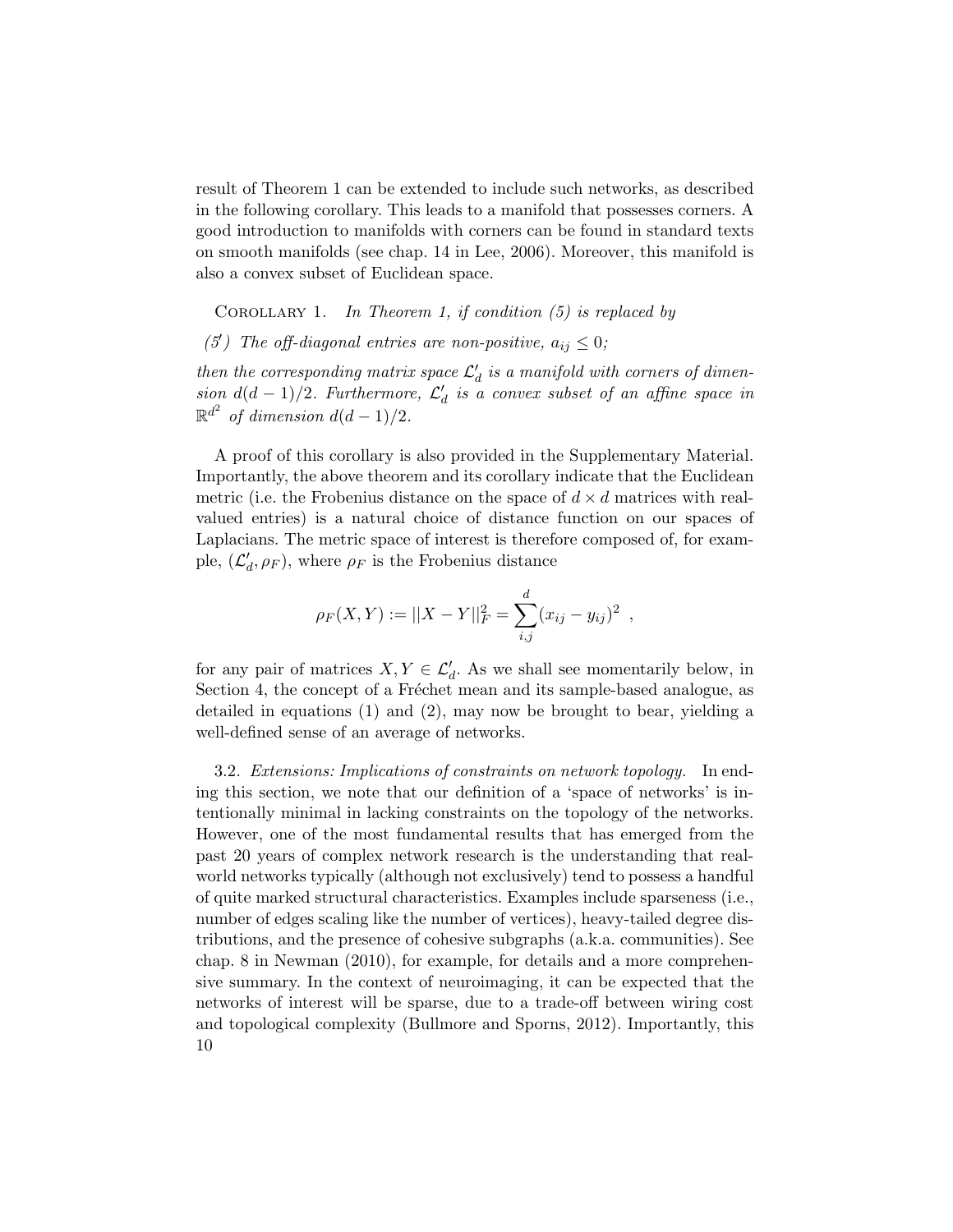fact suggests that the appropriate differential or metric measure geometry of the 'space of all networks' – or, more formally, the space of Laplacians corresponding to such networks – depends on the constraints imposed on these networks/Laplacians.

While a detailed study of these implications are beyond the scope of this paper, we illustrate them through the following theorem, which extends the previous results to the more general case of graphs composed of different numbers of connected components. In particular, we can generalize Theorem [1](#page-8-0) to spaces of Laplacians representing graphs with a fixed number of components,  $\ell$ . (Recall that the rank of a Laplacian is equal to d minus the number of communities in that graph.)

THEOREM 2. The set  $\mathcal{L}_{\ell}$  of  $d \times d$  matrices E satisfying

- $(1_\ell)$  Rank $(E) = \ell,$
- $(2)$  E is symmetric,
- $(3)$  E is positive semidefinite,
- $(4)$  The sum of the entries of each column is zero,
- (5) Each off-diagonal entry is negative;

forms a submanifold of  $\mathbb{R}^{d^2}$  of dimension  $d\ell - \ell(\ell + 1)/2$ .

A proof of this theorem is in the Supplementary Material. Intuitively, this result is stating that the number of connected components of the average of two graphs can be smaller than the number of components of each graph, but it cannot be larger. That is, the average of two graphs may decrease the number of communities, but it cannot increase that number. Indeed, when taking the Euclidean average of several graphs with non-negative edge weights, we can only maintain existing edges or create new edges.

<span id="page-10-0"></span>4. Statistical Inference on Samples of Networks. Having characterized a space of networks, it becomes possible to construct an inferential framework for comparing one or more samples of networks. We here describe some analogues of the classical one- and two-sample  $t$ -statistics in this setting. These are obtained by first selecting a notion of averaging and deriving a central limit theorem for sequences of network averages, next appealing to Wald-like constructions of test statistics, and finally, utilizing recent results on high-dimensional covariance estimation.

4.1. A Central Limit Theorem. Let  $G_1, \ldots, G_n$  denote n graphs, each simple and assumed to have the same number of vertices d; and let  $L_1, \ldots, L_n$ be the corresponding combinatorial Laplacians. The  $L_i$ 's are assumed to be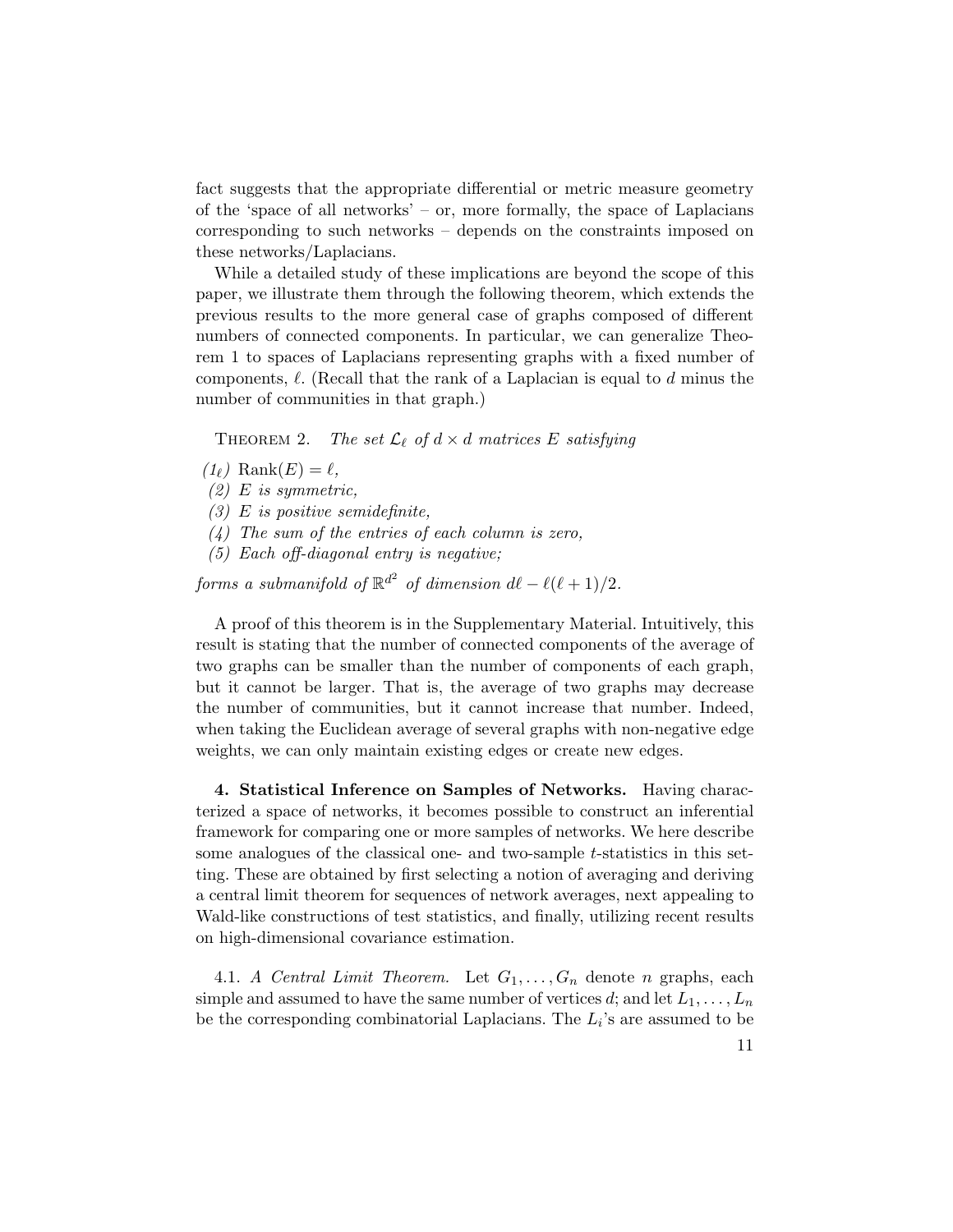independent and identically distributed according to a distribution Q. In the context of neuroimaging, for example, these might be the correlation networks from resting-state fMRI images obtained from a group of human subjects matched for various demographic characteristics (e.g., age, gender) and health status (e.g., clinical manifestation of a given neurodegenerative disease).

The results of the previous section tell us that an appropriate sense of distance between pairs of networks is given by the Euclidean distance between their corresponding Laplacians. Combining these results with the definition of average in equations  $(1)$  and  $(2)$ , indicates that a principled way in which to define the average of n networks is through elementwise averaging of the entries of their Laplacians (and hence their adjacency matrices). Such an average is, of course, easily computed. However, this is not always the case when computing averages on manifolds. See, for instance, chap. 6 in [Bhatia](#page-30-10) [\(2007\)](#page-30-10) for an illustration of the difficulties that may arise, when computing the matrix mean in the cone of positive-definite symmetric matrices with respect to the geodesic distance on that manifold.

In the context of the 1000 FCP database, we wish to compare networks with respect to the sex of the subjects, and over different age groups. It is thus necessary to compute the means in each subgroup of networks. This was done, for example, in Figure [1,](#page-5-0) by constructing the Euclidean mean of the Laplacians for each group of subjects in different age groups. Such groupspecific mean Laplacians can then be interpreted as the mean functional connectivity in each group.

The sample Fréchet mean  $\widehat{L}_n$  is a natural statistic upon which to build our hypothesis tests about the average of networks or groups of networks. In order to do so, we require an understanding of the behavior of  $\widehat{L}_n$  as a random variable. Under broad regularity conditions,  $L_n \to \Lambda$  almost surely; that is, the sample Fréchet mean,  $\hat{L}_n$ , is a consistent estimator of the true mean  $\Lambda$  (see [Ziezold,](#page-33-10) [1977\)](#page-33-10). In addition, under further assumptions, we can also derive a central limit theorem for the sample Fréchet mean of Laplacians, with respect to the half-vectorization map,  $\phi$ .

<span id="page-11-0"></span>THEOREM 3. If the expectation,  $\Lambda := \mathbb{E}[L]$ , does not lie on the boundary of  $\mathcal{L}'_d$ , and  $\mathbb{P}[U] > 0$ , where U is an open subset of  $\mathcal{L}'_d$  with  $\Lambda \in U$ , and  $\mathcal{L}'_d$  defined as Corollary [1;](#page-9-0) and under some further regularity conditions (see Supplementary Material); we obtain the following convergence in distribution,

<span id="page-11-1"></span>
$$
n^{1/2}(\phi(\widehat{L}_n) - \phi(\Lambda)) \longrightarrow N(0, \Sigma),
$$

where  $\Sigma := \text{Cov}[\phi(L)]$  and  $\phi(L)$  denotes the half-vectorization of L.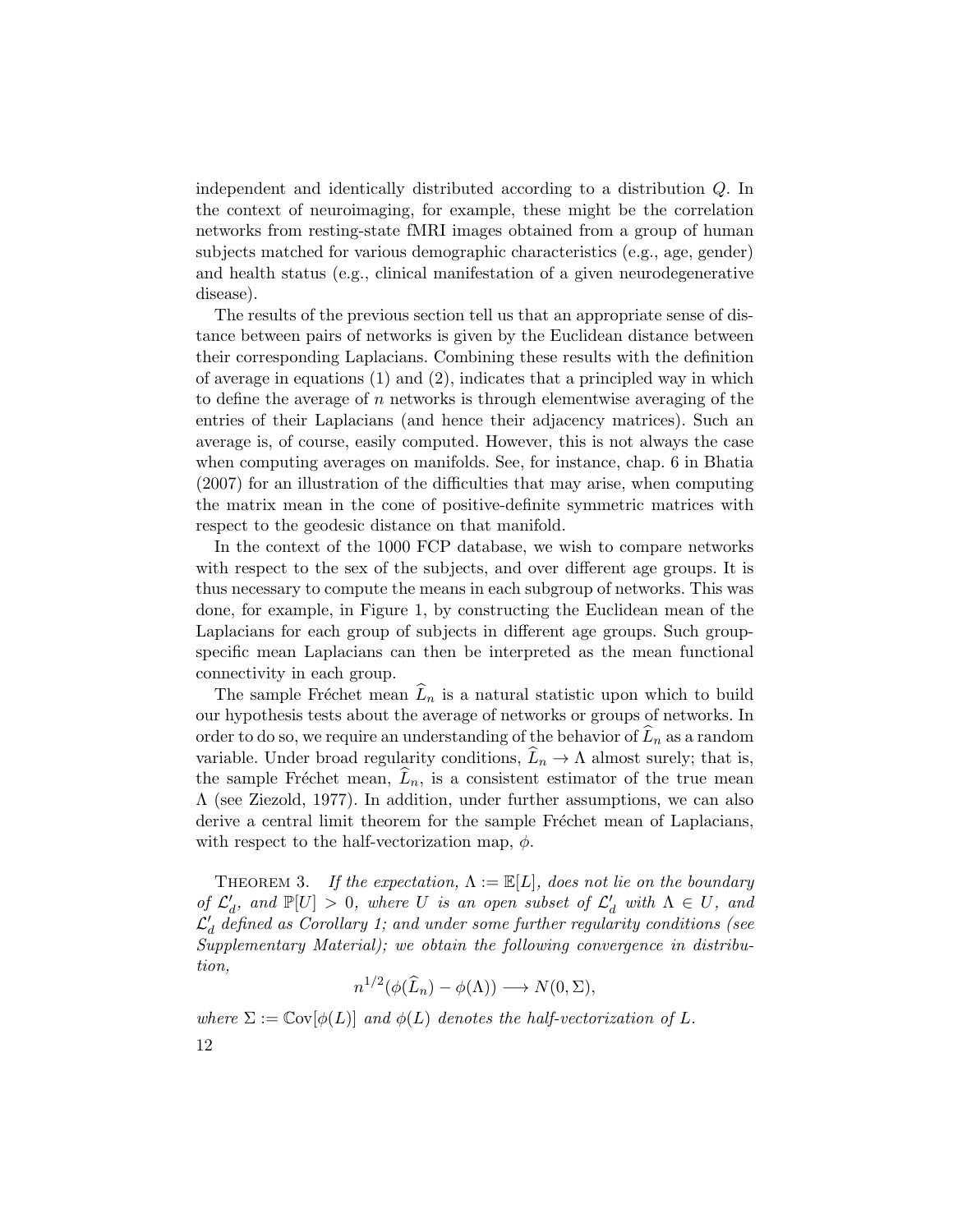Theorem [3](#page-11-0) assumes that the true Fréchet mean does not lie on the boundary of the parameter space, which requires that all of its off-diagonal entries are non-zero. This potentially conflicts with the fact that neuroimaging networks are often hypothesized to be sparse [\(Bullmore and Sporns,](#page-31-14) [2012\)](#page-31-14). Note, however, that we are only requiring such entries to be non-zero in expectation. Thus, any positive value would suffice to ensure that the true Fréchet mean is away from the boundary, although structural zeros (i.e. zeros in the true Fréchet mean) would be problematic.

A proof of this theorem and the full set of assumptions are provided in the Supplementary Material. The argument is a specialization of a general result due to [Bhattacharya and Lin](#page-30-11) [\(2016\)](#page-30-11). The result stated in the theorem has fundamental significance regarding our goal of developing analogues of classical testing strategies for the analysis of network data objects. It is an asymptotic result stating that, given a sufficient number of samples from a population of networks, an appropriately defined notion of sample average behaves in a classical manner: It possesses a statistical distribution that is approximately multivariate normal, centered on the population mean  $\mu$ and with covariance  $\Sigma$ . Note that this population covariance is assumed to be positive definite, even though its sample estimate needs not be positive definite, as we will see in our examples. In such cases, we will estimate that covariance matrix using a method due to Schäfer and Strimmer [\(2005\)](#page-32-16).

Theorem [3](#page-11-0) can be straightforwardly extended in order to select specific entries in the Laplacians under scrutiny. Such sub-matrices would correspond to certain sub-graphs of interest. In particular, given an orthogonal projection matrix, Γ, and using the fact that such central limit results are preserved under linearity, we obtain the following generalization of Theorem [3,](#page-11-0)

(3) 
$$
n^{1/2}(\Gamma\phi(\widehat{L}_n)-\Gamma\phi(\Lambda))\longrightarrow N(0,\Gamma\Sigma\Gamma').
$$

In the context of neuroimaging, this may allow to identify subnetworks of specific interest, such as the so-called default mode network, for instance [\(Greicius et al.,](#page-31-15) [2003\)](#page-31-15). We will study the properties of this neuroanatomical network in the sequel.

4.2. One-sample, Two-sample and k-sample Tests. As an immediate consequence of this central limit theorem, we can define natural analogues of classical one- and k-sample hypothesis tests. Consider, for example, the null hypothesis that the expectation  $\Lambda = \mathbb{E}[L]$  is equal to some pre-specified value, i.e.,  $H_0: \Lambda = \Lambda_0$ . In the context of neuroimaging, the choice of  $\Lambda_0$ might correspond to a reference connectivity pattern, derived from a large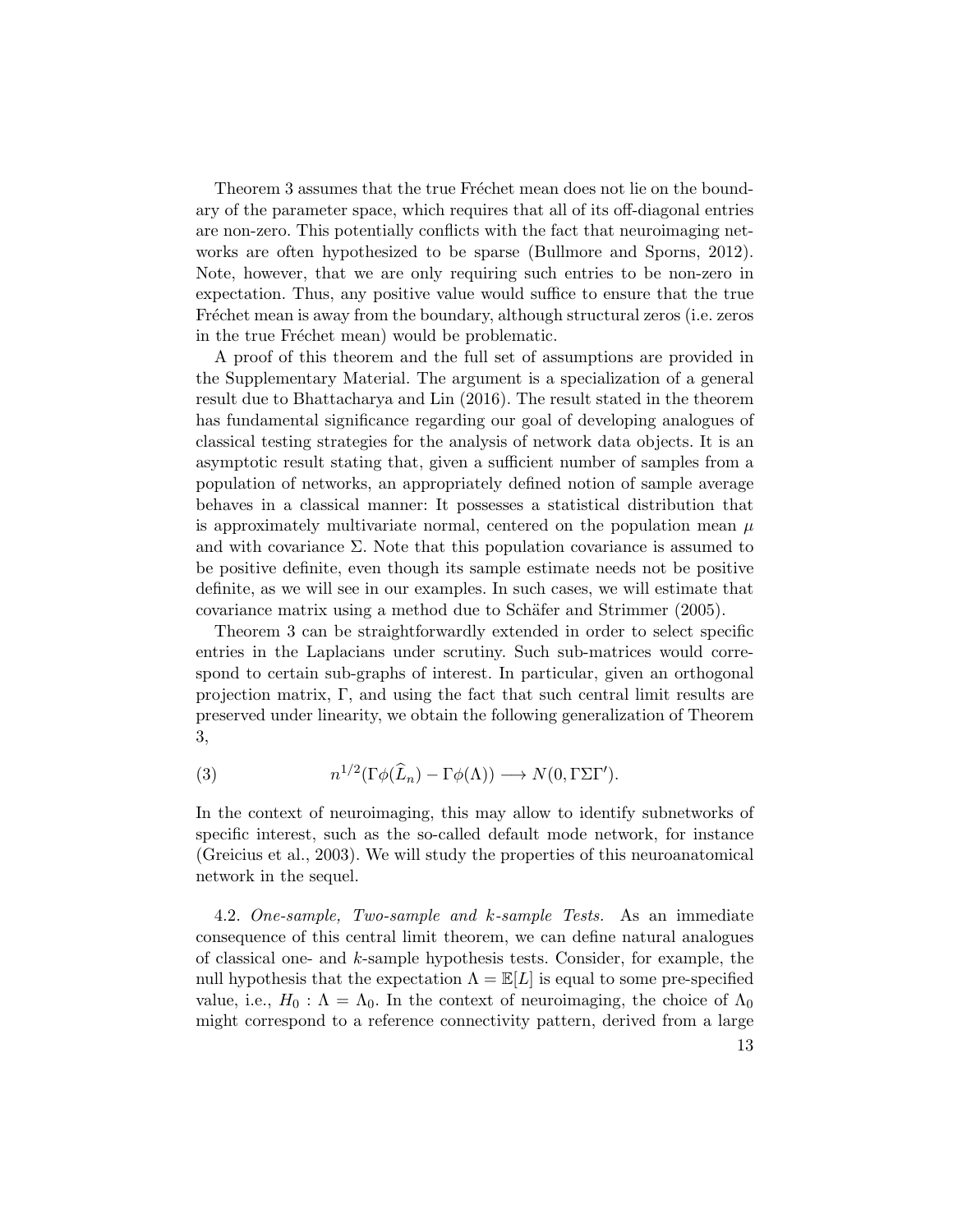study, such as the 1000 FCP, for instance. In addition to the conditions stated in Theorem [3,](#page-11-0) let us now assume that the true covariance matrix,  $\Sigma$ , is non-singular. Moreover, it is also assumed that the target Laplacian,  $\Lambda_0$ , is known.

Corollary 2. Under the assumptions of Theorem [3,](#page-11-0) and under the null hypothesis  $H_0 : \mathbb{E}[L] = \Lambda_0$ , the test statistic,

$$
T_1 := n(\phi(\widehat{L}) - \phi(\Lambda_0))'\widehat{\Sigma}^{-1}(\phi(\widehat{L}) - \phi(\Lambda_0)),
$$

converges to a  $\chi^2$ -distribution with  $p := \binom{d}{2}$  $\stackrel{d}{\text{2}}$  degrees of freedom, and where  $\widehat{\Sigma} := 1/(n-1)\sum_{i=1}^n (\phi(L_i) - \phi(\widehat{L}))(\phi(L_i) - \phi(\widehat{L}))'$  denotes the sample covariance.

See Theorem 5.2.3 of [Anderson](#page-30-12) [\(2003\)](#page-30-12), for a proof. Similarly, one can also construct a statistical test for two independent samples using the same framework. Assume that we have two independent sets of Laplacians of dimension  $d \times d$ , and consider the problem of testing whether these sets have in fact been drawn from the same population. Each sample of Laplacians has the form,  $L_{in_j}$ , where  $i = 1, \ldots, n_j$ ; for every  $j = 1, 2$ . The population means are denoted  $\Lambda_j$ , while the sample means of these sets of Laplacians are denoted by  $L_j$ . Then, as a direct corollary to Theorem [3,](#page-11-0) we also have the following asymptotic result.

<span id="page-13-0"></span>COROLLARY 3. Assume that every  $\Lambda_j$  does not lie on the boundary of  $\mathcal{L}'_d$ , and that  $\mathbb{P}[U] > 0$ , where U is an open subset of  $\mathcal{L}'_d$ , such that  $L_j \in U$ , for each  $j = 1, 2$ . Moreover, also assume that  $n_j/n \rightarrow p_j$  for every sample, with  $n := \sum_{j=1}^2 n_j$ , and  $0 < p_j < 1$ . Then, under the null,  $H_0: \Lambda_1 = \Lambda_2$ , we have

$$
T_2 := \frac{n_1 n_2}{n_1 + n_2} (\phi(\widehat{L}_1) - \phi(\widehat{L}_2))' \widehat{\Sigma}^{-1} (\phi(\widehat{L}_1) - \phi(\widehat{L}_2)) \longrightarrow \chi_p^2,
$$

where  $\widehat{L}_j$  denotes the j<sup>th</sup> sample mean, and  $\widehat{\Sigma} := (\sum_{j=1}^2 n_j \widehat{\Sigma}_j)/(n_1 + n_2 - \widehat{\Sigma}_j)$ 2) is the pooled covariance estimate, with the  $\hat{\Sigma}_j$ 's denoting the individual covariance matrices of each subsample.

Finally, we can also derive a test statistic  $T_k$ , to test that  $H_0 : \Lambda_1 = \ldots =$  $\Lambda_k$  is true. This can be performed using an analogue of Wilks's statistic, by partitioning the variance of interest, using the asymptotic result in Theorem [3.](#page-11-0)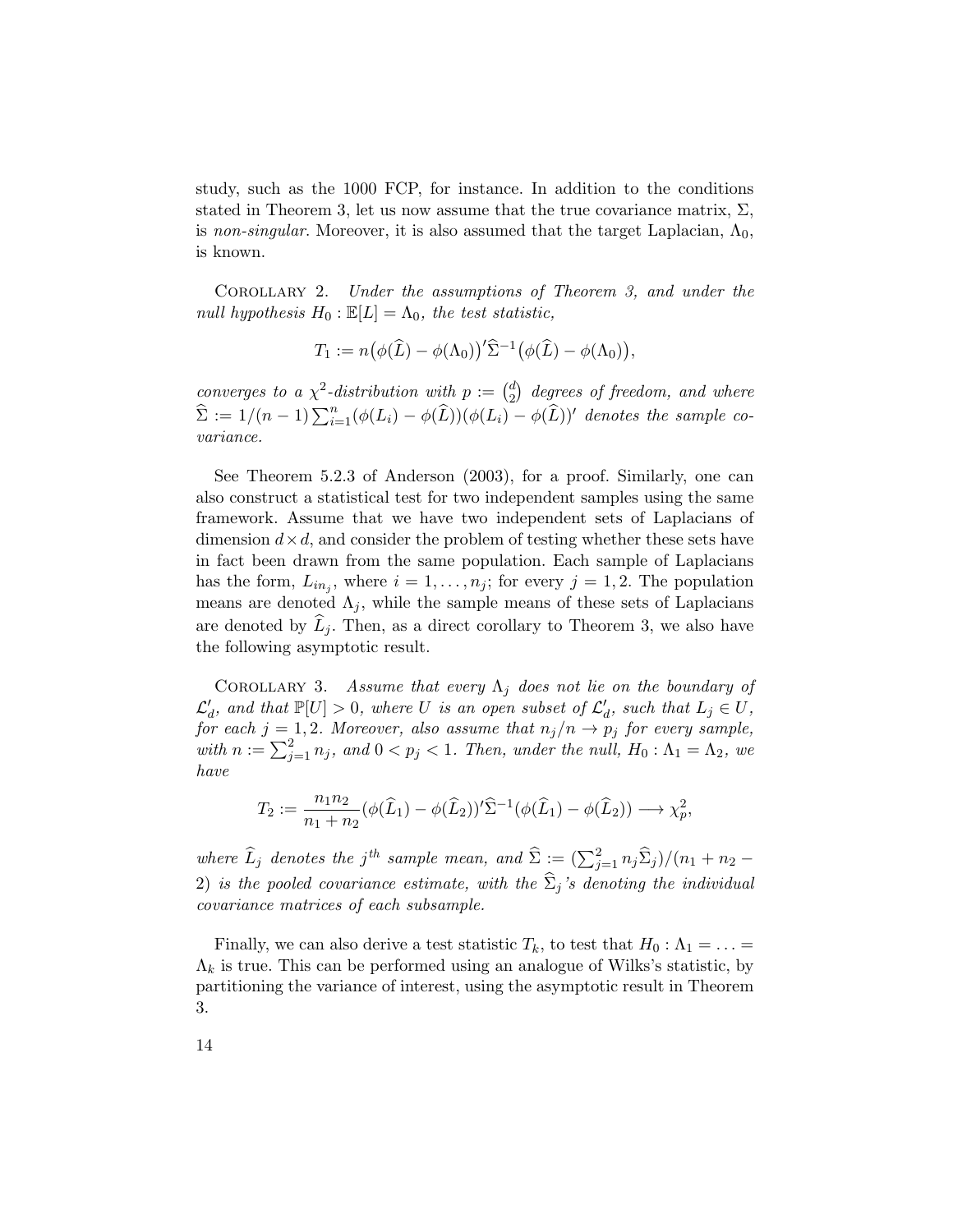<span id="page-14-0"></span>4.3. Covariance Estimation. We note that in order to use any of the above results in a practical setting, we must have knowledge of the covariance matrix  $\Sigma = \text{Cov}[\phi(L)]$ . It can be expected that we must use a samplebased estimate. However, because the dimension of this matrix is  $O(d^2)$  ×  $O(d^2)$ , and the sample size *n* is potentially much smaller than  $O(d^2)$ , the traditional sample covariance  $\hat{\Sigma}$  is likely to be numerically unstable, and is not guaranteed to be positive definite.

Fortunately, the development of estimators of  $\Sigma$  in such low-sample/highdimension contexts has been an active area of statistical research over the past few years. Typically, borrowing regularization strategies from the field of nonparametric function estimation, optimization of a cost function combining Frobenius norm or penalized maximum likelihood with a regularization term yields a convex optimization problem that can be solved efficiently. Generally, the choice of a regularization term is linked to the assumed structure of the covariance matrix – for example, assumptions of banding [\(Bickel](#page-30-13) [and Levina,](#page-30-13) [2008b\)](#page-30-13) or sparseness [\(Bickel and Levina,](#page-30-14) [2008a;](#page-30-14) [Cai and Liu,](#page-31-16) [2011;](#page-31-16) [Karoui,](#page-32-17) [2008\)](#page-32-17). There is also a substantial recent literature on the closely related problem of estimating the inverse covariance matrix  $\Sigma^{-1}$ . See [Cai, Liu and Luo](#page-31-17) [\(2011\)](#page-31-17) for a recent example and associated citations.

In our context, there is little understanding of how the covariance matrices of the off-diagonal entries of graph Laplacians should behave. Accordingly, as an alternative to the sample covariance, we have adopted a shrinkage estimator due to Schäfer and Strimmer [\(2005\)](#page-32-16), which is particularly well-suited to large data sets. The method of Schäfer and Strimmer [\(2005\)](#page-32-16) is a popular generic method for high-dimensional covariance estimation, which works through shrinkage towards substructures. This was deemed sufficiently flexible for our purpose.

Moreover, since in finite samples, the estimator  $\hat{\Sigma}$  may not necessarily be a positive definite matrix; we have therefore adopted an algorithm due to [Higham](#page-31-18) [\(2002\)](#page-31-18), in order to locate the nearest positive definite matrix in Frobenius norm (see also [Cheng and Higham,](#page-31-19) [1998\)](#page-31-19). The resulting matrix, say  $\widetilde{\Sigma}_{PD}$ , is then used in place of  $\widehat{\Sigma}$  in the test statistics described in the previous section.

<span id="page-14-1"></span>4.4. Visualization of Differences. The contribution of each node to the test statistics in the one- and two-sample tests can be visualized through a linear decomposition of the above test statistics. Consider, for example, the one-sample statistic,  $T_1$ . By taking the square-root of the inverted covariance matrix, this particular quantity admits the following decomposition,  $T_1/n =$  $\widehat{\lambda}'\widehat{\lambda}$ , in which  $\widehat{\lambda} := \Sigma^{-1/2}(\phi(\widehat{L}) - \phi(\Lambda_0)).$  Consequently, we can reformulate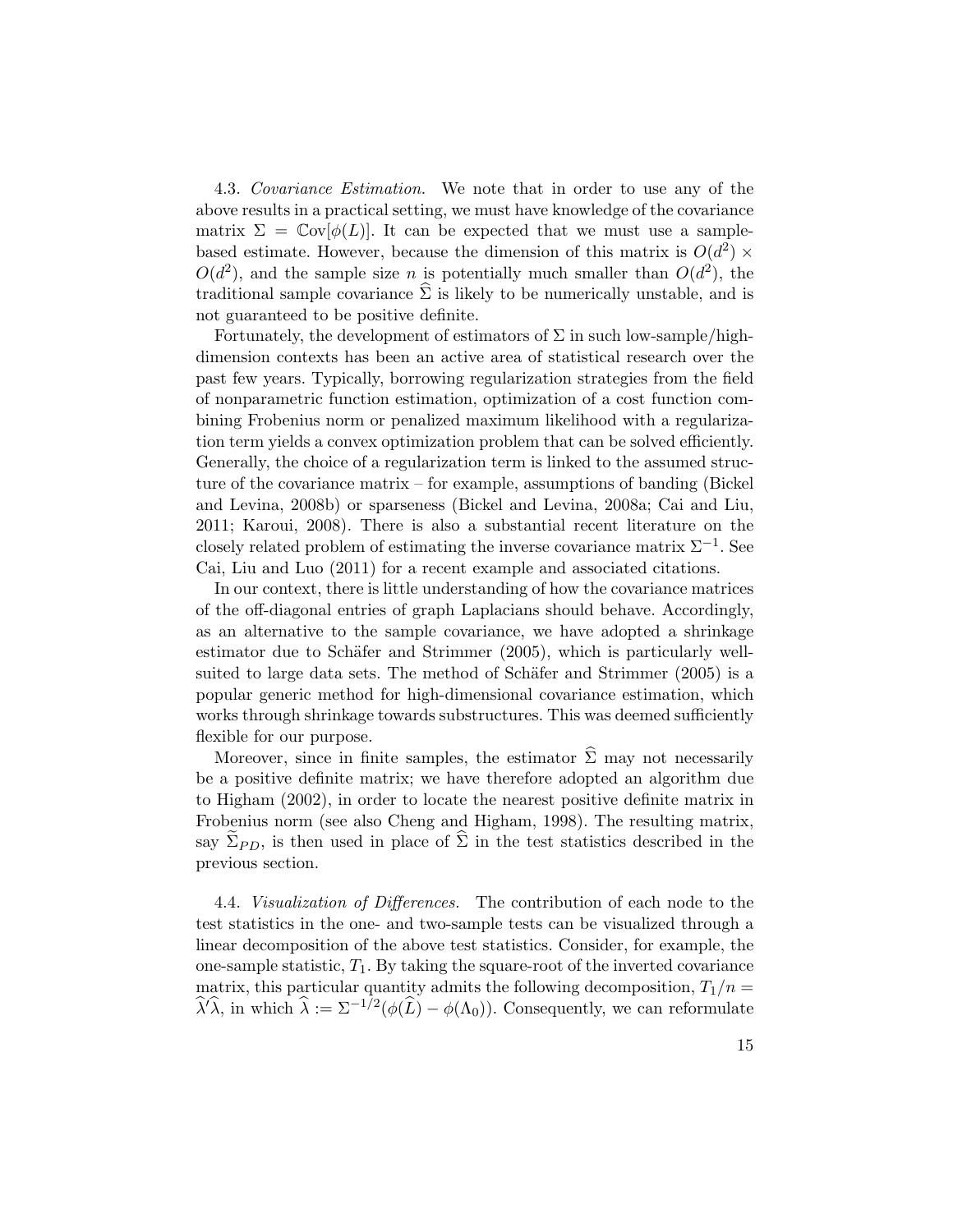this one-sample test as a sum of squares,  $T_1 = n \sum_{i=1}^p \hat{\lambda}_i^2$ , with  $p := \binom{d}{2}$  $_2^d$ ). The square of the  $i^{\text{th}}$  entry of  $\widehat{\lambda}$ , can then serve as an indicator of the contribution of the  $i^{\text{th}}$  edge to the value of  $T_1$ .

Similarly, this visualization strategy can be extended to the comparison of two groups. That is, the statistic  $T_2$  in Corollary [3](#page-13-0) can be represented as  $(n_1 + n_2)/(n_1 n_2)T_2 = \sum_{j=1}^2 \hat{\lambda}_j \hat{\lambda}_j$ , where the two p-dimensional vectors,  $\hat{\lambda}_1$ and  $\widehat{\lambda}_2$ , are defined as  $\widehat{\lambda}_j := \widehat{\Sigma}^{-1/2}(\phi(\widehat{L}_j) - \phi(\widehat{L}))$  for  $j = 1, 2$ . Consequently, we can decompose the weighted version of  $T_2$  as a sum of p terms of the form,

$$
\frac{n_1 + n_2}{n_1 n_2} T_2 = \sum_{j=1}^2 \widehat{\lambda}_j' \widehat{\lambda}_j = \sum_{j=1}^2 \sum_{i=1}^p \widehat{\lambda}_{ij}^2 = \sum_{i=1}^p \left( \sum_{j=1}^2 \widehat{\lambda}_{ij}^2 \right) =: \sum_{i=1}^p \widehat{\kappa}_i;
$$

in which  $\hat{\lambda}_{ij}$  stands for the i<sup>th</sup> element of  $\hat{\lambda}_j$ , and  $\hat{\kappa}_i := \sum_{j=1}^2 \hat{\lambda}_{ij}^2$ . Therefore, as for  $T_1$ , each  $\hat{\kappa}_i$  can be treated as the specific contribution of the  $i^{\text{th}}$  edge to the value of  $T_1$ . to the value of  $T_2$ .

In the sequel, we will plot the  $\hat{\kappa}_i$ 's in order to provide a fine-grained visu-<br>cation of the differences between the families of networks under serutiny alization of the differences between the families of networks under scrutiny. The empirical distribution of the edgewise contributions,  $\hat{\kappa}_i$ 's, to the esti-<br>mate of the statistic  $T$ , will be computed and we will repeat all values above mate of the statistic  $T_2$ , will be computed; and we will report all values above a certain threshold. In Figure [4,](#page-20-0) for instance, we have plotted the edgewise contributions above the  $85<sup>th</sup>$  and  $95<sup>th</sup>$  percentiles of the distribution of the  $\kappa_i$ 's. Since each  $\hat{\kappa}_i$  is positive, our strategy consists in partitioning  $T_2$  into a<br>sum of positive values; and the pletted  $\hat{\kappa}$ 's in Figure 4 represent the largest sum of positive values; and the plotted  $\hat{\kappa}_i$ 's in Figure [4](#page-20-0) represent the largest<br>
such values such values.

<span id="page-15-0"></span>5. Simulation Studies. In this empirical study, we evaluate the statistical power of the two-sample test  $T_2$  for Laplacians, under different choices of number of vertices and for increasing sample sizes. We simulate networkbased data for  $n$  subjects in each group, and focus our attention on twosample experimental designs. Motivated by the neuroimaging application underlying the methodological development just described, the data generating process relies on (i) the selection of a network topology and the construction of an associated covariance matrix, (ii) the generation of multivariate time series for each network model, and (iii) the construction of subject-specific Laplacians based on the covariance matrices.

5.1. Network Topologies. In these simulations, we consider two types of network topology, specified through binary matrices,  $A_1$  and  $A_2$ , of order  $d \times d$ . Firstly, we consider a block-diagonal structure  $A_1$ , which represents 16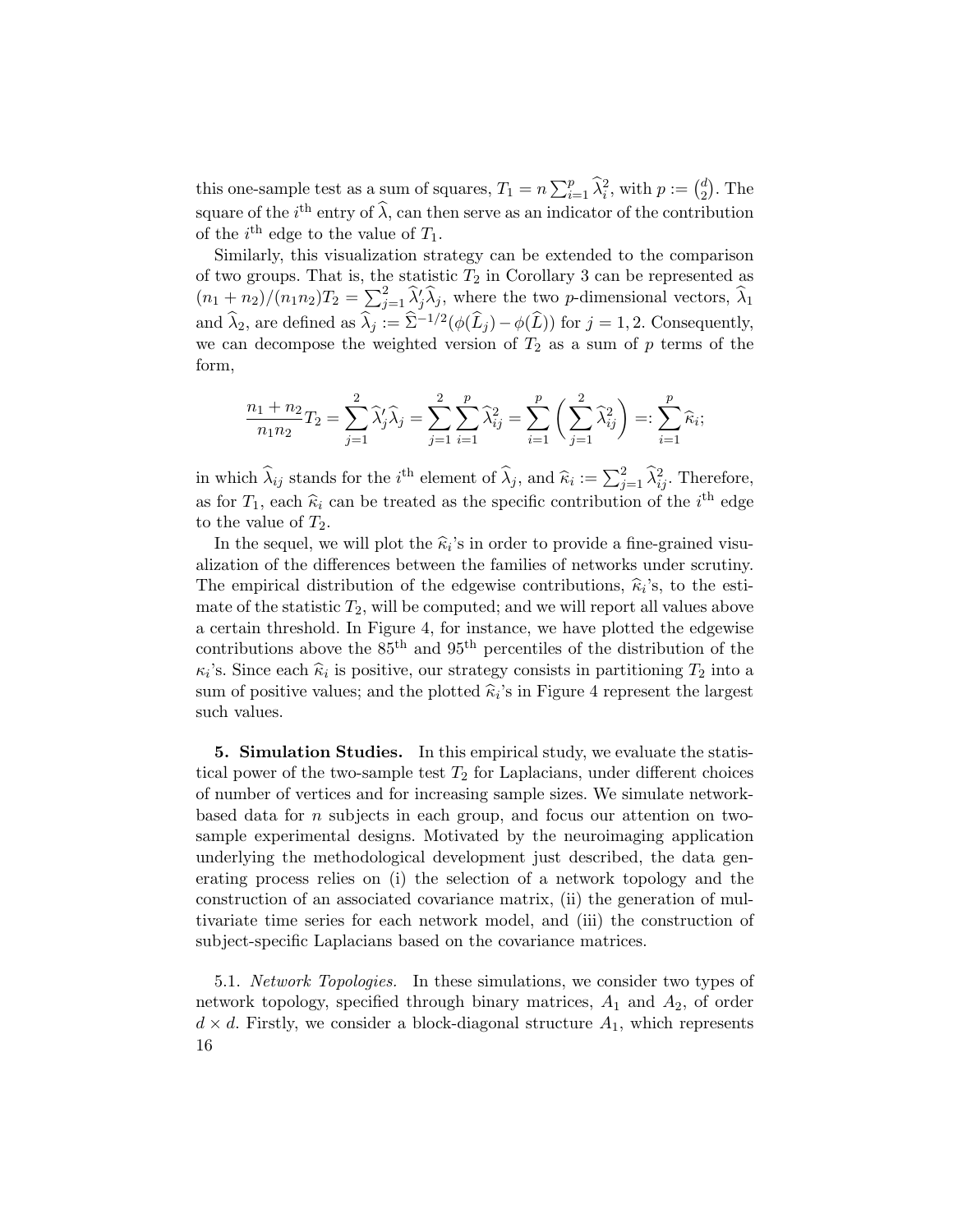the grouping of several vertices into two homogeneous communities,

$$
A_1 := \begin{pmatrix} X & R \\ R & Y \end{pmatrix},
$$

where X and Y are square matrices of dimensions  $\lceil d/2 \rceil$  and  $\lceil d/2 \rceil$ , respectively. The elements of  $X$  and  $Y$  are given a value of 1 according to independent Bernoulli variates with proportion  $p_1 := 4/d$ ; whereas the elements of R take a value of 1 with a probability of  $p_2 := 1/(2d)$ . These choices of  $p_1$  and  $p_2$  ensure that the corresponding block models are *sparse* in the sense that their numbers of edges are proportional to their numbers of vertices, as d grows.

Secondly, we specify a small-world network structure,  $A_2$ , by constructing a regular network with a ring topology, whose number of edges is taken to be proportional to d, which again enforces sparsity. The edges of this network are then randomly rewired [\(Watts and Strogatz,](#page-33-11) [1998\)](#page-33-11). The choice of  $N_e$  – the number of edges– is here motivated by a desire to maintain some level of comparison between the block-diagonal model and the small-world topology. Using such  $N_e$ 's, we ensure that both types of networks have approximately the same number of edges. These two families of network topologies are illustrated in Figure [2](#page-17-0) for simulated networks of size  $d = 50$ .

For both of these models, we generated mean covariance matrices,  $S_{\alpha m}$ 's, where  $q = 1, 2$  denoting the group of subjects, and  $m = 1, 2$  denoting the block model and small-world model, respectively. These were constructed using a mixture model, based on the binary matrices,  $A_m$ 's. The  $S_{2m}$ 's were expressed as a function of the  $S_{1m}$ 's. For the diagonal elements of the  $S_{1m}$ 's,

$$
S_{aa,1m} \stackrel{\text{iid}}{\sim} \exp(\lambda), \qquad a = 1, \ldots, d;
$$

whereas the off-diagonal elements of the  $S_{1m}$ 's are constrained by the corresponding off-diagonal elements in the adjacency matrices,  $A_m$ 's, as follows,

$$
S_{ab,1m}|A_{ab,m} \stackrel{\text{ind}}{\sim} |A_{ab,m}N(\mu_1, \sigma^2) + (1 - A_{ab,m})N(\mu_2, \sigma^2)|;
$$

for every  $a \neq b$ , and where the parameters of the mixture model are given the following values,  $\lambda := 4$ ,  $\mu_1 = 1$ ,  $\mu_2 = 0$  and  $\sigma^2 = .2$  for all simulation scenarios; thereby producing a high signal-to-noise ratio, permitting to distinguish between the different types of entries in the matrices,  $S_{1m}$ 's. Note that none of the simulation scenarios guarantees that the resulting  $S_{1m}$ 's are positive definite. Consequently, we projected the resulting matrices to the nearest positive definite matrices in the Frobenius norm, using the method described in Section [4.3.](#page-14-0) Once the  $S_{1m}$ 's were obtained, they were fixed for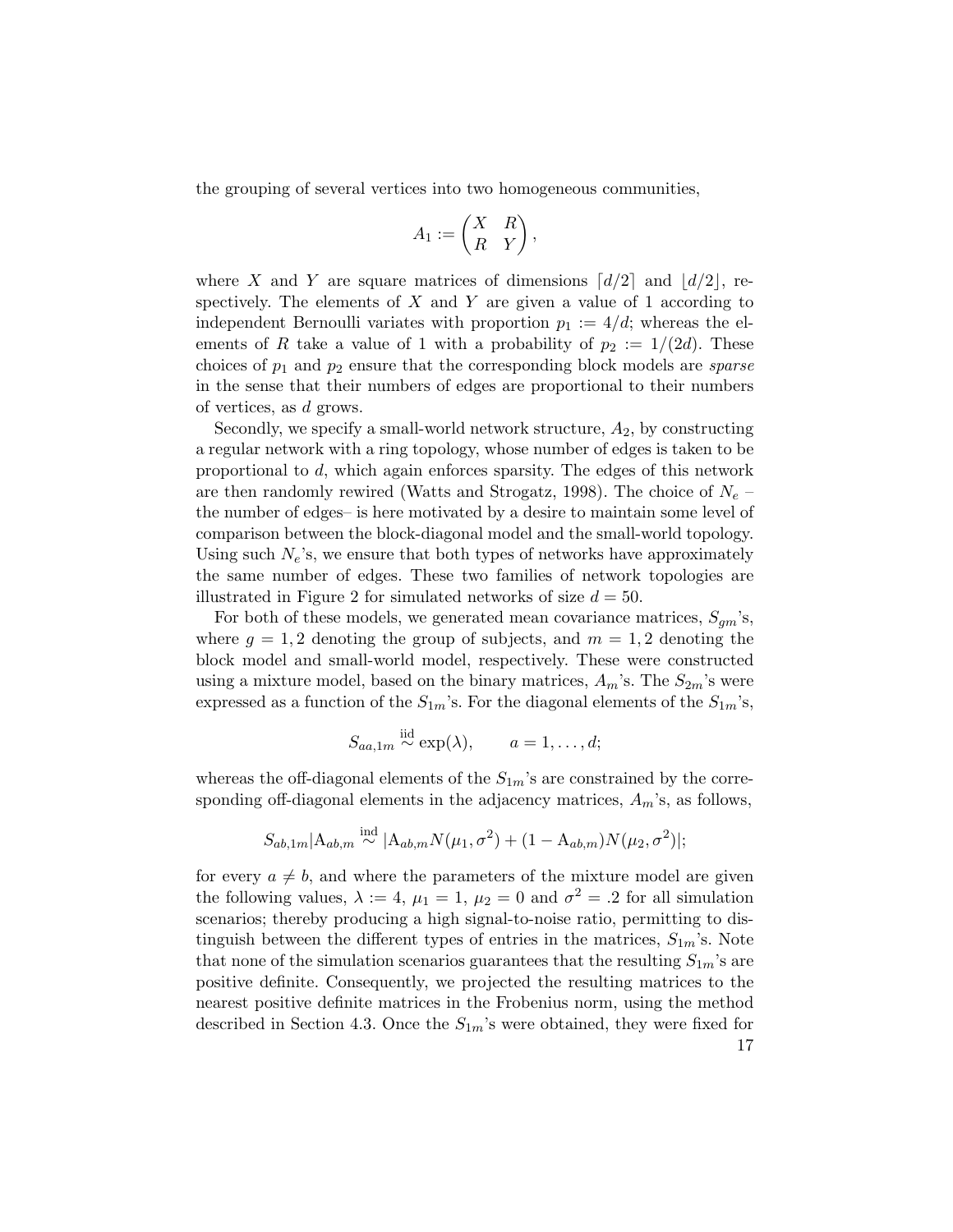<span id="page-17-0"></span>

**Fig 2.** Simulated matrices over  $d = 50$  vertices. In panels (A) and (B), matrices with a block-diagonal structure and a small-world topology are respectively represented.

each scenario, and used to generate the covariance matrix in the second group as follows,  $S_{2m} := C(\eta - 1)S_{1m}$ , where  $\eta$  controlled the distance between the two population means, which was interpreted as the effect size; and the constant C was set to a small value,  $C := 0.03$ , throughout the simulations.

5.2. Noise Models. Resting-state or default-mode brain networks have been investigated by a large number of researchers in neuroimaging [\(Thirion](#page-33-12) [et al.,](#page-33-12) [2006;](#page-33-12) [Beckmann et al.,](#page-30-15) [2005\)](#page-30-15). The main difficulty in simulating these networks stems from the absence of a prior to produce such resting-state patterns of activities [\(Leon et al.,](#page-32-18) [2013;](#page-32-18) [Kang et al.,](#page-32-19) [2012\)](#page-32-19). For each subject, we here constructed a set of  $d$  sequences of  $T$  realizations, where  $d$  represents the number of ROIs, and  $T$  denotes the total number of time points. These sequences of realizations were drawn from a multivariate Gaussian, such that for every subject,  $i = 1, ..., n$ , the random vectors,  $X_{itgm} \in \mathbb{R}^d$ , were given by

$$
X_{itgm} \stackrel{\text{iid}}{\sim} N_d(0, S_{gm}), \qquad \forall \ t = 1, \dots, T;
$$

where  $g = 1, 2$  denotes group affiliation, and  $m = 1, 2$  denotes the choice of underlying adjacency matrix: block-diagonal model and small-world model.

<span id="page-17-1"></span>5.3. Simulation Results. Four main factors were made to vary in this set of simulations. In line with the subsequent real-data analysis, we considered sample sizes of  $n = 100, 200, 300$  and 400 per group. This was deemed representative of the number of subjects found in most neuroimaging studies. Secondly, we varied network sizes, with  $d$  taking values 10, 20, 30, and 40. This range of network sizes allowed us to identify the effect of network size on the statistical power of our test. Larger dimensions were expected to decrease power.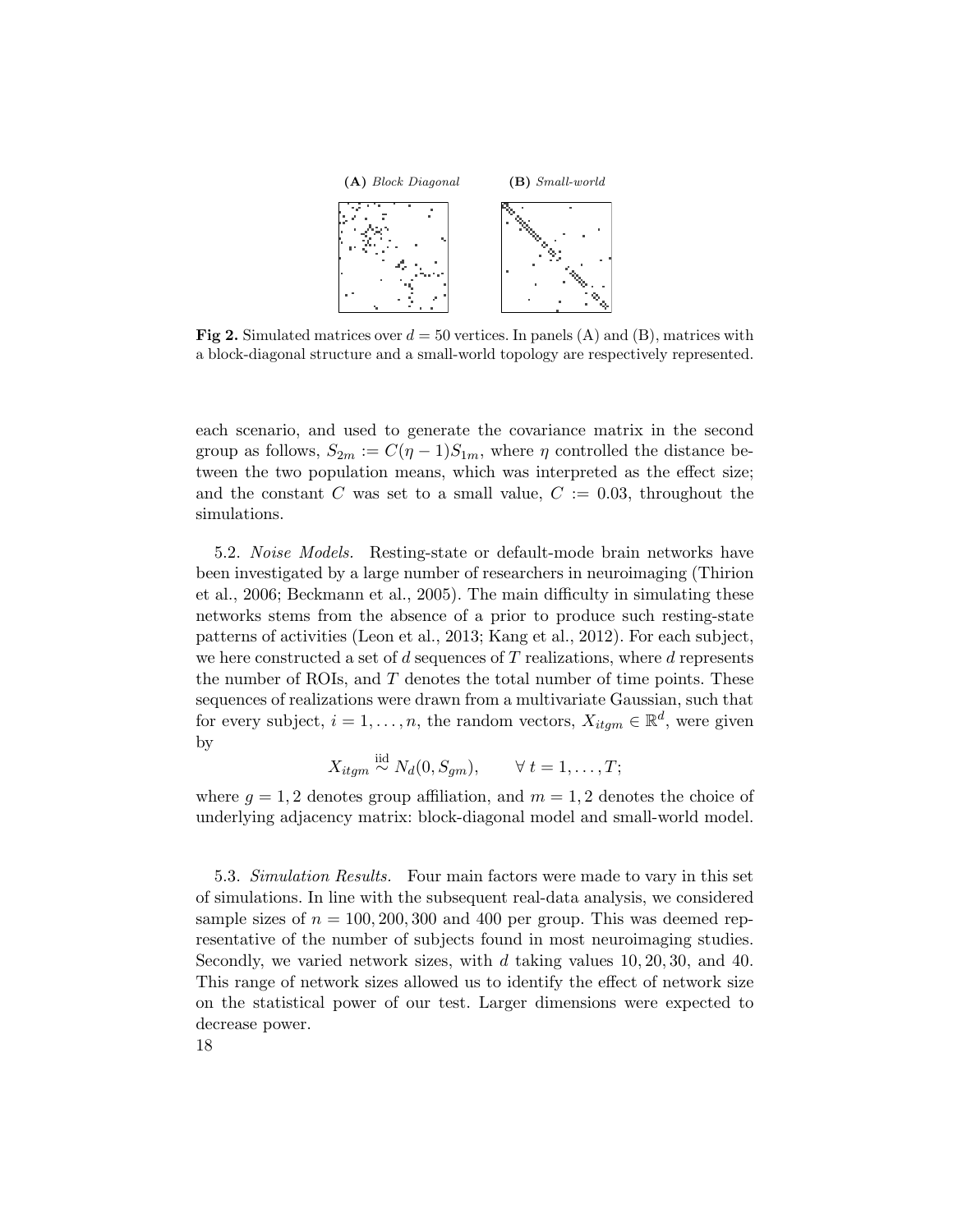<span id="page-18-1"></span>

Fig 3. Power curves for the simulated two-sample tests using the covariance estimation procedure, under a multivariate Gaussian model, with error bars based on one standard error from the mean. The y-axis indicates the probability of rejecting the null hypothesis when it is false; whereas the  $x$ -axis is a proxy measure of effect size (see Section [5.3\)](#page-17-1). These results are presented for networks on  $d = 10, 20, 30$ and 40 vertices, with different sample sizes and over  $T = 50$  time points, and based on 100 iterations per condition with respect to the block (top row) and small-world (bottom row) topologies. A horizontal line has been added to indicate a power of 0.05.

In each of these scenarios, we computed the statistical power of the twosample tests, using different effect sizes. Here, the effect size was defined with respect to the value of the parameter  $\eta$ . Recall that  $\eta$  controlled the distance between the two population means, such that  $S_{2m} := C(\eta - 1)S_{1m}$ . For each set of conditions, the simulations were repeated 100 times in order to obtain an empirical estimate of the theoretical power of the two-sample test statistic for Laplacians, under these conditions.

The results of these simulations are reported in Figure [3.](#page-18-1) The power of the two-sample test for Laplacians was found to be empirically well-behaved, for all the scenarios considered. In particular, this was true for both the blockdiagonal and small-world topologies, as illustrated in the first and second row in Figure [3.](#page-18-1) As expected, the power of the test tended to increase with larger sample sizes, albeit that increase was mitigated by the size of the underlying networks.

<span id="page-18-0"></span>6. Analysis of the 1000 FCP Data Set. Different aspects of the 1000 FCP data set were considered. Firstly, we used a one-sample test for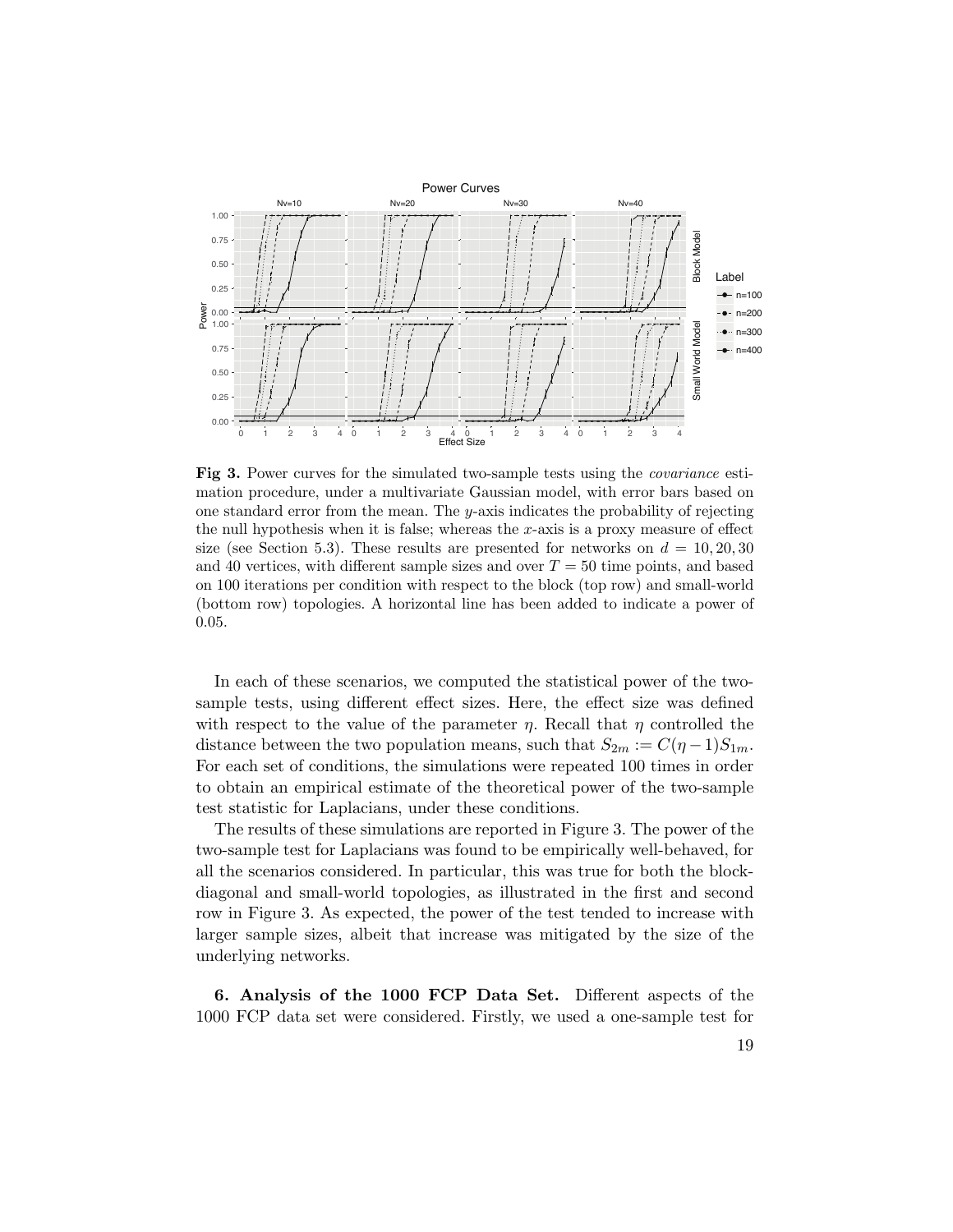comparing the Laplacian mean to a subsample of the data. We then tested for sex and age differences using the two- and k-sample tests for Laplacians. Finally, we analyzed differences in subnetworks, including the default-mode network (DMN). After excluding subjects for which demographics data were incomplete, we obtained a sample size of  $n = 1017$ .

6.1. Inference on Full Data Set. As described in Section [1.2,](#page-3-0) the 1000 FCP data provides a unique opportunity for neuroscientists to extract a reference template of human connectivity. We tested the reliability of that template using a one-sample Laplacian test for some random subsample of the data. We computed the reference mean Laplacian over the full FCP sample, which is here treated as a *population parameter*,  $\Lambda_0$ . This was compared with a large random subsample of 917 subjects –that is, after removing 100 subjects from the original FCP data. We then tested for the null hypothesis that the sample mean,  $L_1$ , was equal to the reference mean  $\Lambda_0$ . As expected, the test failed to reject the null hypothesis  $(T_1 = 926, df = \binom{50}{2}$  $_{2}^{50}), p \approx 1), \text{ since}$ the sample and reference means were drawn from the same population.

The partitioning of the 1000 FCP data set by sex is provided in Figure [1\(](#page-5-0)A). This consists of  $n_f = 555$  female and  $n_m = 462$  male subjects. We tested whether such sex differences were significant using the two-sample test for Laplacians. The null hypothesis of no group differences was rejected with high probability ( $T_2 = 1,689.5, df = {50 \choose 2}$  $\binom{50}{2}$ ,  $p < 0.001$ ). These results should be compared with the use of a mass-univariate approach, in which a single hypothesis test is run for each voxel. The significant voxel-level differences detected using a mass-univariate approach for sex, is reported in Figure [4.](#page-20-0)

Subjects in the 1000 FCP database can also be grouped according to age. In Figure  $1(B)$  $1(B)$ , we have divided the FCP sample into three subgroups of approximately equal sizes, with 386, 297, and 334 subjects; for subjects younger than 22, between 22 and 32, and older than 32, respectively. The k-sample Laplacian test (or Wilks's Lambda) was performed to evaluate the hypothesis stating that these  $k = 3$  groups were drawn from the same population. The null hypothesis was also rejected with high probability in this case  $(\Lambda = 0.106, n = 1, 017, df = \binom{40}{2}$  $\binom{10}{2}$ ,  $p < 0.001$ ). (For computational convenience, we here restricted our attention to networks with 40 nodes, which yielded invertible sample covariance matrices for the Wilks's test.)

6.2. Inference on Partial Data Set. The results of the previous section were compared with another analysis based on a small subset of connectomes. The 1000 FCP data set is indeed exceptionally large for the field of neuroimaging. By contrast, most papers using MRI data tend to report results based on smaller data sets, commonly containing between 20 and 100 20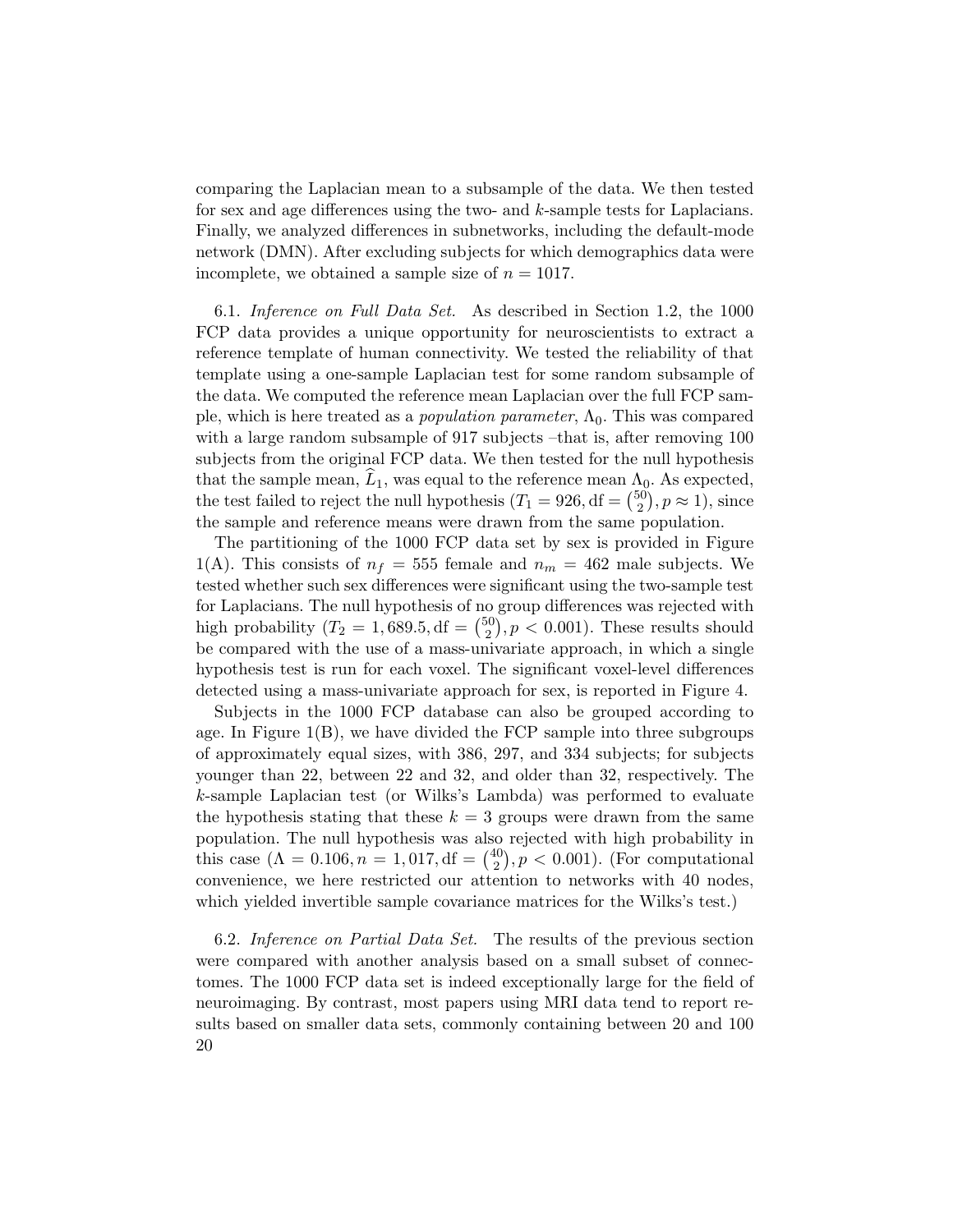<span id="page-20-0"></span>

Fig 4. Comparison of edgewise differences using either a standard mass-univariate analysis, or our proposed multivariate method. In panel (A), mass-univariate analyses were conducted to test for local differences in connectivity due to sex in the full FCP data set  $(n = 1, 017)$ . In each case,  $\binom{50}{2}$  tests were performed independently for each of the off-diagonal entries in the Laplacians. The first matrix denotes the entries that were found to be significantly different between the groups at  $\alpha = .05$ ; whereas the second matrix represents the significant entries after Bonferroni correction. Black denotes significant entries. In panel (B), the same edgewise effects are reported for our multivariate approach, using the visualization method described in Section [4.4.](#page-14-1) The edges whose contribution to the  $T_2$ -statistic is greater than the 85th and 95th percentiles (of the distribution of such individual contributions) have been plotted in black in the third and fourth panels, respectively.

subjects. Here, we have replicated the various statistical tests described in the last section for such small sample sizes, in order to produce an analysis more reflective of what might be performed by, say, a single lab.

The conclusions of the network-level tests for the different hypotheses of interest were found to be robust to a large decrease in sample size. As for the full data set, sex differences remain close to significance  $(T_2 = 836.76, df = {40 \choose 2}$  $\binom{10}{2}$ ,  $p = 0.077$ , when solely considering 100 female and 100 male subjects. Note, however, that our proposed global test failed to reject the null hypothesis when considering smaller data sets. Indeed, we restricted our attention to smaller subsets of subjects, composed of 20 cases in each group, and such a test did not reject the null hypothesis  $(T_2 = 514.96, df = \binom{40}{2}$  $_{2}^{40}), p \approx 1).$ 

These results should be contrasted with the use of a mass-univariate approach. We compared the conclusions of a network-level Laplacian test for sex, with the ones of a mass-univariate approach based on 100 female and 100 male subjects. No local differences were here found, after correcting for multiple comparisons, and solely one edge out of  $\binom{40}{2}$  $2^{10}$  was found to significantly differ between groups at a threshold of 0.001. This highlights one of the important advantages of using a global test in this context. While the mass-univariate approach fails to detect any sex differences at the local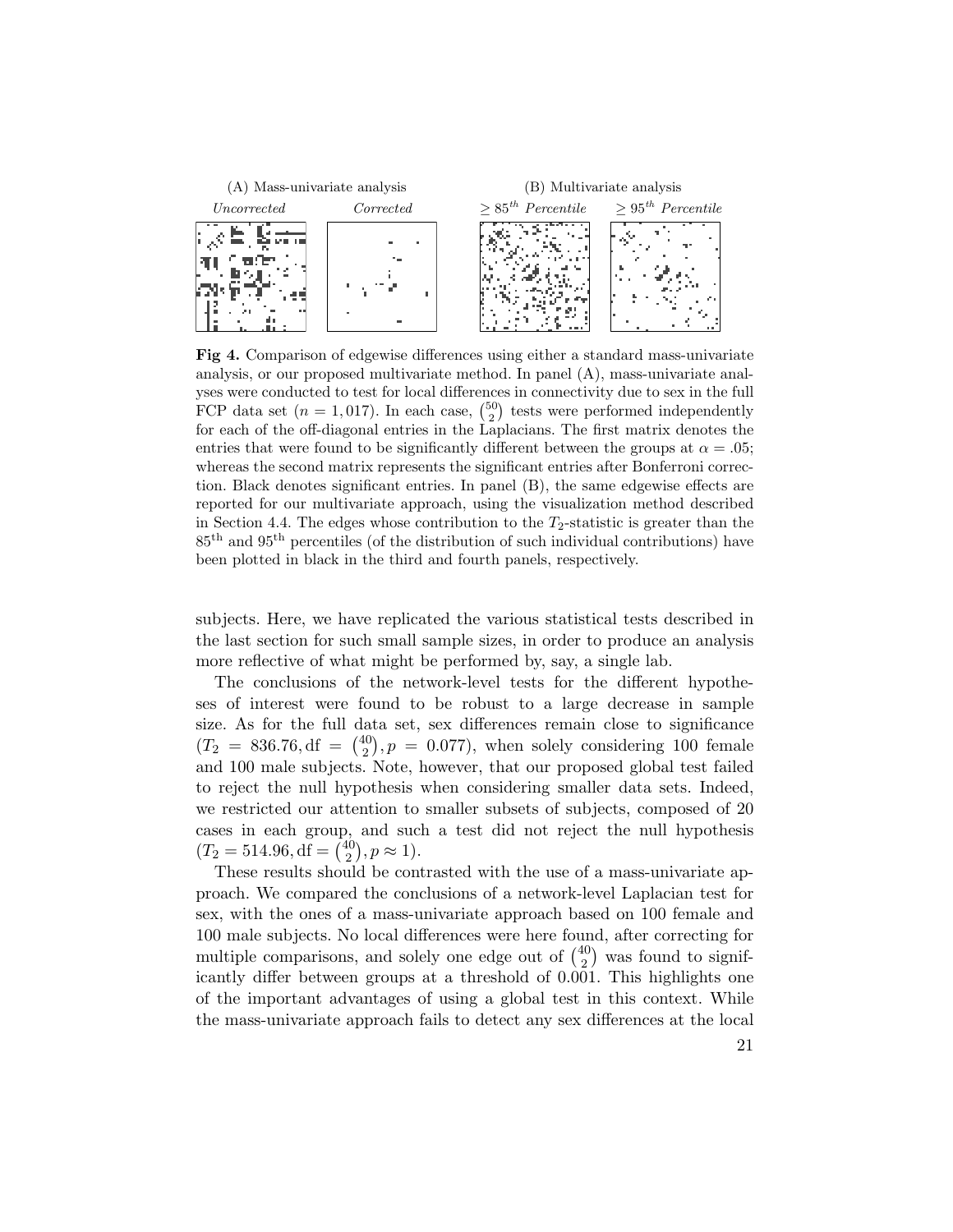<span id="page-21-1"></span>

Fig 5. Descriptive statistics for Default-Mode Network (DMN) in the 1000 FCP data set. In panels (A) and (B), we have provided the mean Laplacians after dividing the sample according to sex and age, respectively. As before, the Laplacians have been binarized with respect to the 75th percentile in the distribution of the FCP database.

level, our proposed global test, by contrast, had sufficient power to reject the null hypothesis at a global level.

6.3. Default-Mode Network. The Default-Mode Network (DMN) is a widely studied portion of the functional network characterizing brain activity in both humans and animals [\(Greicius et al.,](#page-31-15) [2003;](#page-31-15) [Buckner, Andrews-](#page-31-20)[Hanna and Schacter,](#page-31-20) [2008\)](#page-31-20). This network tends to be active, when an individual is not engaged in a cognitive task. The DMN is composed of a set of hubs that include the precuneus, posterior cingulate, medial prefrontal cortex, and angular gyri, as well as prefrontal cortices, temporo-parietal junctions, the hippocampi, and the parahippocampi. In the parcellation template used in this paper, these regions corresponded to  $d = 24$  AAL areas.

We tested for the effect of sex in the full FCP sample by applying the projection method described in Equation [\(3\)](#page-11-1). The hypothesis of no difference between males and females was not rejected for the DMN network ( $T_2$  =  $1, 128, df = \binom{24}{2}$  $\binom{24}{2}$ ,  $p \approx 1$ ). (The mean Laplacians for these subnetworks are reported in Figure [5.](#page-21-1)) This demonstrates that such multivariate methods also tends to lose power, when restricted to subnetworks.

<span id="page-21-0"></span>7. Discussion. In this paper, we have analyzed a large neuroimaging data set, using a novel framework for network-based statistical testing. The development of this framework is grounded in a formal asymptotic theory for network averages, developed within the context of a well-defined notion of the space of graph Laplacians. Importantly, we have showed that using the global tests that result from our framework may provide the researcher with decidedly more statistical power than when using a mass-univariate approach, which is the standard approach in the field.

To the best of our knowledge, we are the first to ascribe a notion of a 'space' to the collection of graph Laplacians and to describe the geometrical 22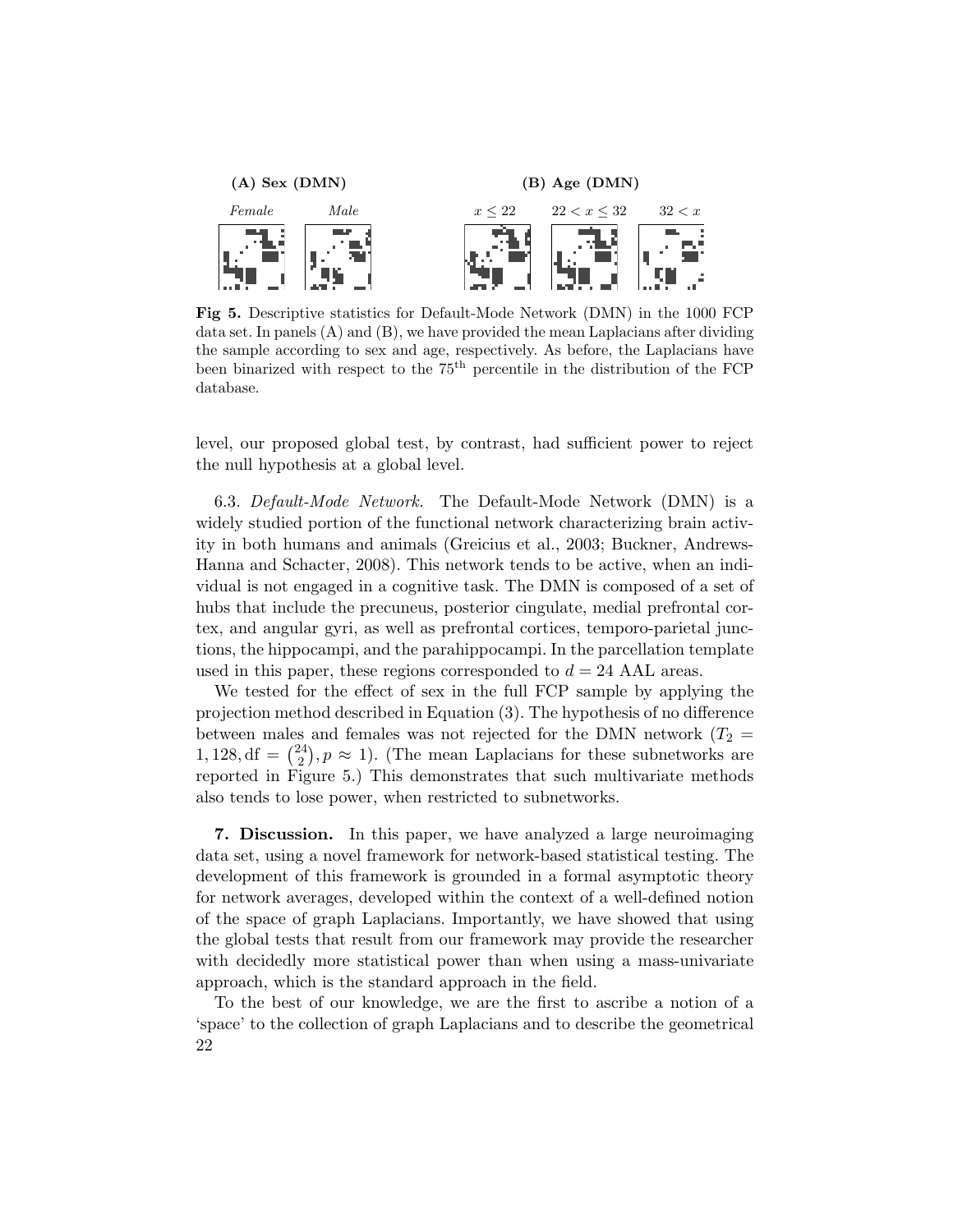properties of this space. While we have found it convenient for the purposes of exposition simply to summarize these results in the main body of the paper, and to collect details in the appendices, it is important to note that this initial step is crucial in allowing us to bring to bear recent probabilistic developments in the field of shape analysis to produce our key central limit theorem, upon which the distribution theory for our tests lies. We note too that the framework we offer is quite general and should, therefore, as a result be quite broadly applicable. Nevertheless, this initial work also has various limitations, and furthermore sets the stage for numerous directions for extensions, which we describe briefly below.

7.1. Limitations. It can be expected that there be a tradeoff in the performance of our tests between sample size n and the dimension  $d$  of the networks in the sample. This expectation is confirmed in our simulations, where one can observe that for a given sample size  $n$ , the rate of type I error increases beyond the nominal rate, as d increases. Since our test can be seen to be equivalent to a Hotelling  $T^2$  on the off-diagonal elements of the Laplacians, it follows that sample sizes of order  $O(d^2)$  would be required to control for this increase in type I error rate. For the analysis of the full FCP data set, this condition was approximately satisfied, since this data set contains more than 1000 subjects, and we were here comparing networks with 50 vertices. In their current forms, such global statistical tests may therefore be most applicable to very large data sets, or to relatively small networks. However, our analysis of the smaller subsets of the FCP data (i.e., mimicking analysis at the level of a single lab) suggests that even at low sample sizes the test is well-powered against the alternative of differences in network group averages.

Computationally, the method employed in this paper was also challenging since the application of the Laplacian test required the inversion of a large covariance matrix. We have here resorted to different methods to facilitate this process including the use of modern shrinkage estimation techniques  $(Schäfer and Strimmer, 2005)$  $(Schäfer and Strimmer, 2005)$ , as well as the modification of the resulting sample covariance matrix estimates in order to force positive definiteness [\(Cheng and Higham,](#page-31-19) [1998;](#page-31-19) [Higham,](#page-31-18) [2002\)](#page-31-18). Practically, however, such methods remain computational expensive, and may therefore limit the size of the networks that one may wish to consider when using such Laplacian tests.

Finally, observe that the networks of interest in this paper have been constructed using fMRI data. This preliminary step necessitated the estimation of covariance matrices for each subject, and such estimation has not been directly taken into account in the final analysis. Further research may there-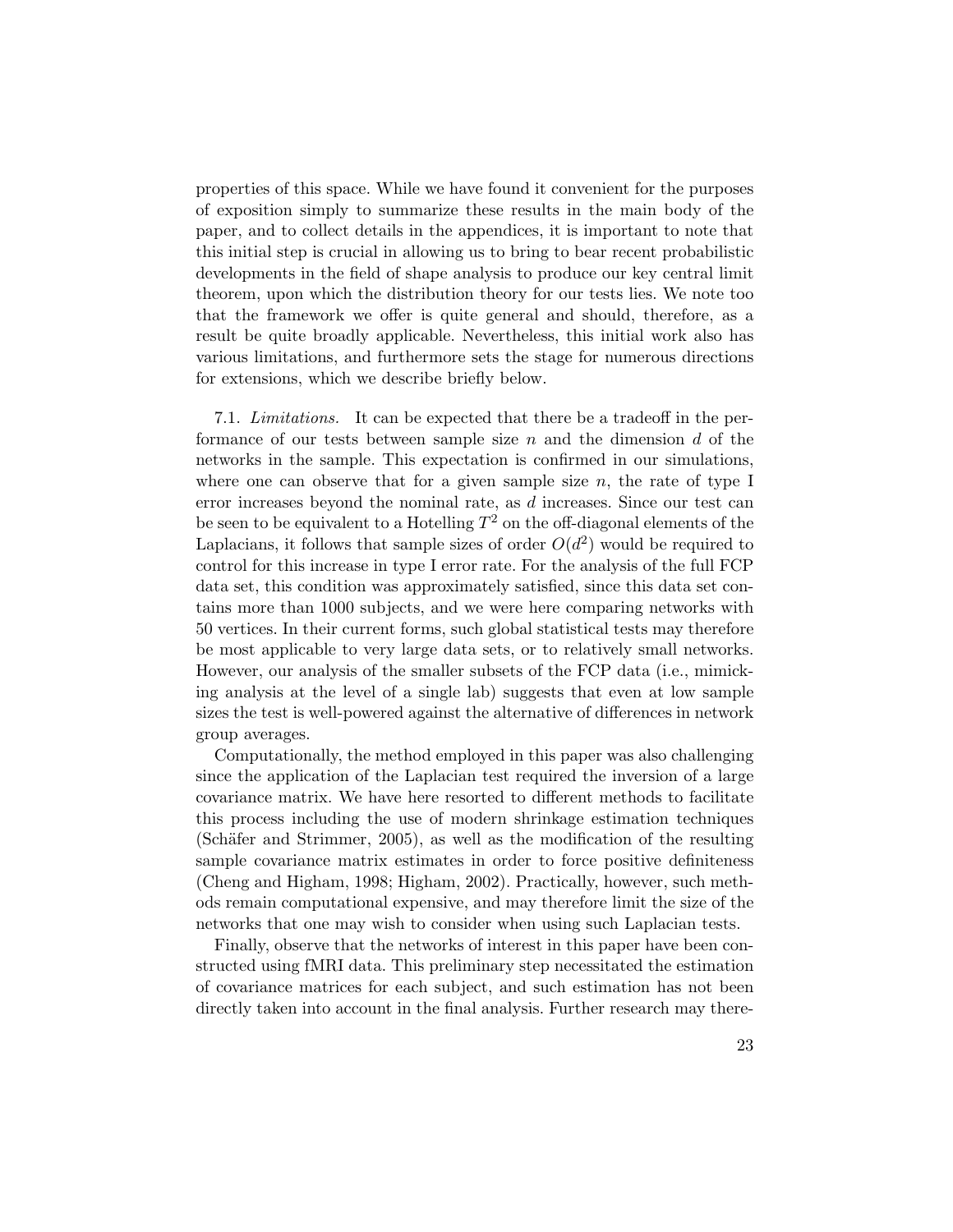fore need to adopt a global modelling strategy in which the uncertainty at the first level of the analysis is propagated to the second level, in which we compare groups of subject-specific networks.

7.2. Extensions. In our work here (specifically, as described in Section [3\)](#page-7-0) we show that the 'space' of networks – without any structural constraints – behaves 'nicely' from the mathematical perspective, and therefore we are able to develop a corresponding probability theory and statistical methods for one- and two-sample assessment of network data objects. However, one of the most fundamental results that has emerged from the past 20 years of complex network research is the understanding that real-world networks typically (although not exclusively) in fact tend to possess a handful of quite marked structural characteristics. For example, most networks are relatively sparse, in the sense that the number of edges is on the same order of magnitude as the number of vertices. Other common key properties include heterogeneous degree distributions, cohesive subgraphs (a.k.a. communities), and small-world behavior (see [Newman,](#page-32-15) [2010,](#page-32-15) chap.8).

The ubiquity of such characteristics in real-world networks has been wellestablished. Importantly, this fact suggests that the appropriate (differential or metric measure) geometry of the 'space of all networks' – or, more formally, the space of Laplacians corresponding to such networks – depends both on the constraints imposed on these networks/Laplacians and the geometry chosen for the larger space  $P$  of PSD matrices. In our case, it is natural to choose a Euclidean geometry rather than geometries associated to  $P$  as a homogeneous space. In particular, other choices of network constraints can lead to metric geometry problems embedded inside Riemannian geometry problems. For examples, imposing sparseness on a network, or allowing for directed edges lead to nontrivial geometries. The Euclidean average of two sparse networks/matrices need not be sparse, and apart from simple scalings, one expects the set  $\mathcal L$  of sparse matrices, properly defined, to be a discrete subset of the manifold of positive semi-definite matrices (PSD) and hence far from convex. Thus, it is natural to define the average of two sparse matrices to be the sparse matrix closest to the Euclidean average, but this may be computationally unappealing. Moreover, the Riemannian measure on PSD does not determine a measure on  $\mathcal{L}$ , so computing Fréchet means becomes problematic. Of course, one can impose a uniform distribution on  $\mathcal{L}$ , but this risks losing all geometric relations between  $\mathcal{L}$  and PSD. Hence, there are a variety of open problems to be studied examining the implications of network structural constraints on the space  $\mathcal{L}$ .

Furthermore, since the asymptotic theory we exploit from shape analy-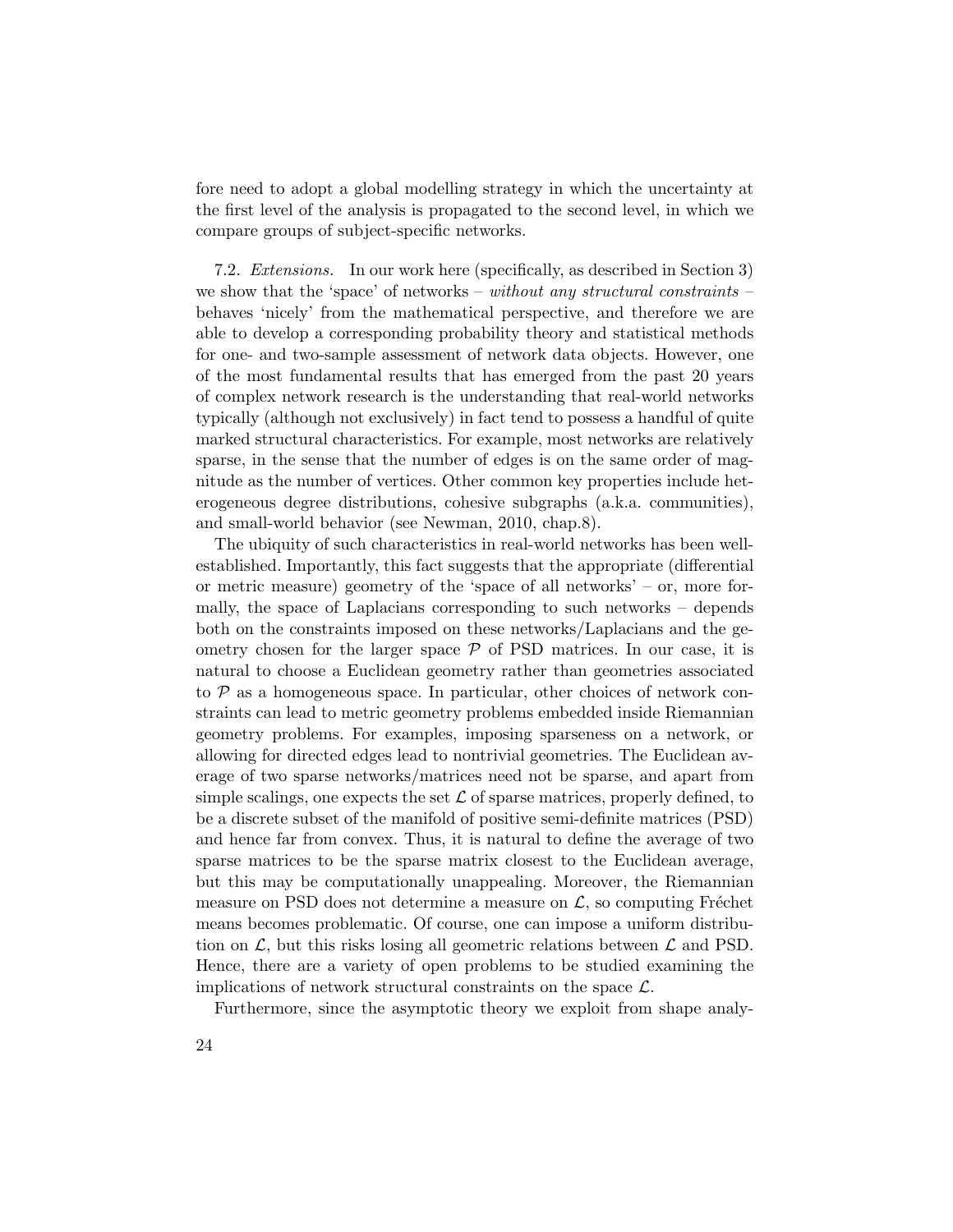sis relies heavily on the topological and geometrical properties of the space within which they are brought to bear, we can expect that different network constraints will require different levels of effort in producing central limit theorems. More precisely, while a general asymptotic distribution theory for Fréchet means in metric spaces has recently been derived by [Bhattacharya](#page-30-11) [and Lin](#page-30-11) [\(2016\)](#page-30-11), this theory requires that a number of conditions be satisfied, the verification of which can be expected to become increasingly difficult as the geometry of the space becomes complicated. Thus, accompanying the various extensions in geometry described above are likely to be corresponding challenges in probability theory and shape analysis. Some progress in this direction have been spearheaded by [Bhattacharya et al.](#page-30-16) [\(2011\)](#page-30-16) and [Hotz et al.](#page-31-21) [\(2013\)](#page-31-21), who have considered stratified spaces, and sticky CLTs for open books, respectively. Moreover, similar data object analyses have been conducted using phylogenetic trees [\(Skwerer et al.,](#page-32-20) [2013\)](#page-32-20). In object data analysis, the approach adopted in this paper would be regarded as extrinsic, in the sense that it embeds the manifold of interest in an ambient space. Further research may also investigate intrinsic approaches to study the set of graph Laplacians.

Finally, while the 1000 FCP data set is unique in its magnitude and richness, which in turn has allowed us to pose and answer a good number of questions relevant to neuroscience in the analyses using our proposed testing framework, there remains much additional empirical work to be done applying our methods, in order to more fully establish both their capabilities and their limitations. We would anticipate that with the recently started BRAIN initiative, and other endeavors like it, that within five years there will be a plethora of databases of network-based objects in neuroscience, providing more than ample motivation not only for the further testing of methods like the ones we have proposed here, but also for extending other tools from classical statistics to network data.

Acknowledgements. The data from the 1000 Functional Connectome Project was accessed through the International Neuroimaging Data-sharing Initiative (INDI), which was designed for unrestricted data-sharing via the Neuroimaging Informatics Tool and Resources Clearinghouse (NITRC). We are indebted to Sean Markan, Lizhen Lin, Emily Stephen and Heather Shappell for useful suggestions and discussion. We are also very grateful for the comments that we have received from three anonymous referees, one associate editor, and one of the AOAS area editors.

8. Supplementary Material. We here provide detailed proofs of the main results in this paper.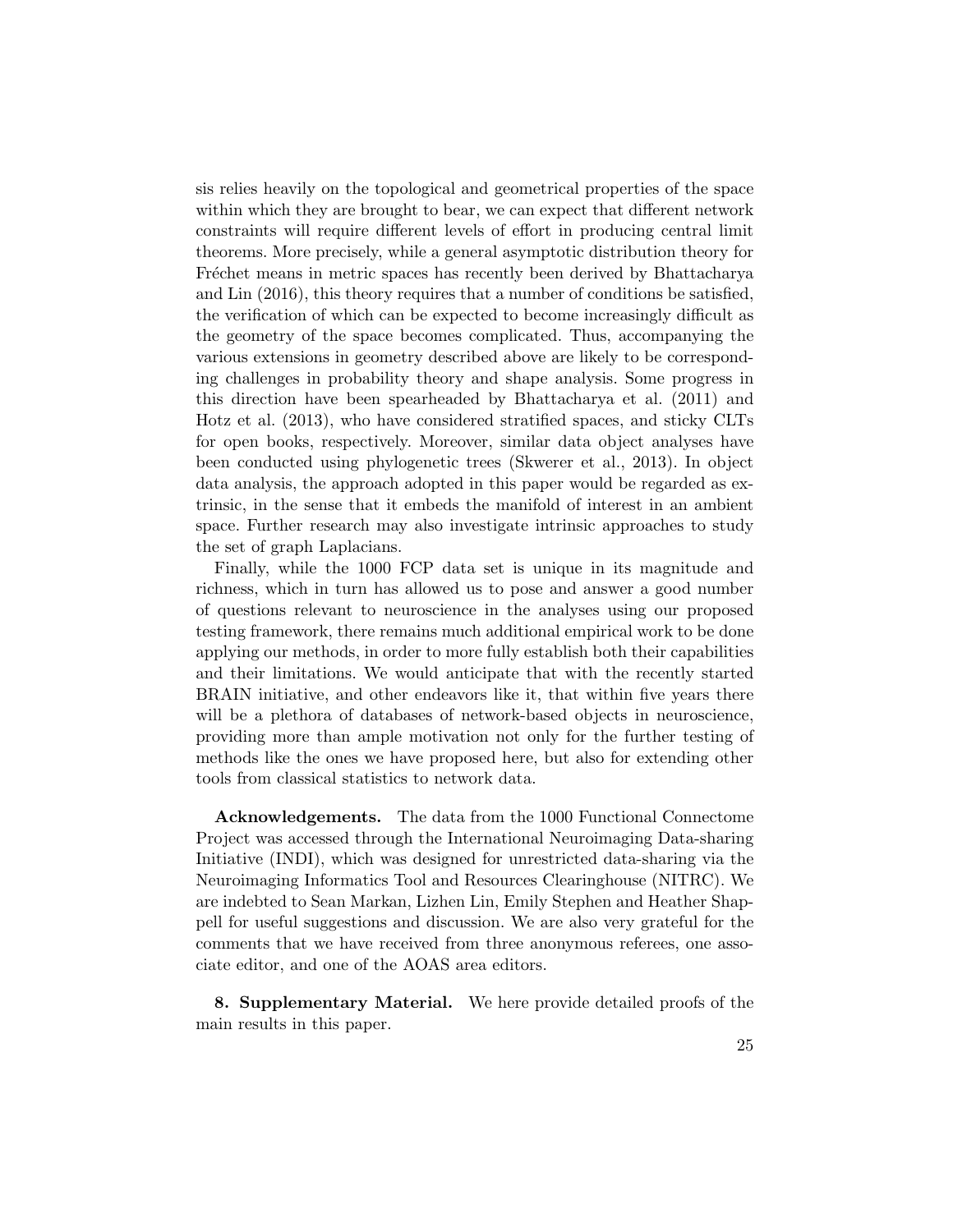PROOF OF THEOREM 1. Let the matrix E of order  $d \times d$  be partitioned in the following manner,

$$
d-1 \t1
$$
  

$$
E = \begin{pmatrix} A & v \\ v' & x \end{pmatrix} \t d-1
$$

This matrix is assumed to satisfy conditions  $(1)$ ,  $(2)$ , and  $(4)$ . We will call the set of such matrices T. Assume that A, the top left  $(d-1) \times (d-1)$ block of E, has nonzero determinant. We want to show that some  $d(d-1)/2$ dimensional ball around E continues to lie in  $\mathcal T$ . Since the rank of E is  $d-1$ , the last column of E is a linear combination of the first  $d-1$  columns. Since the columns of  $E$  add to zero and  $E$  is symmetric, the rows of  $E$  add to zero. For  $v' = (v_1, \ldots, v_{d-1})$ , we must have

$$
v_i = -\sum_{j=1}^{d-1} A_{ij}
$$
, and  $x = -\sum_{j=1}^{d-1} v_j$ .

Thus,  $v$  and  $x$  are determined by the entries of  $A$ .

The matrix, A, is symmetric. Thus, it lies in the subspace S of  $\mathbb{R}^{(d-1)^2}$  of dimension  $d(d-1)/2$  consisting of symmetric matrices. Det(A)  $\neq 0$ , so for some matrix  $A_{\epsilon}$  in some small neighborhood U of A in S,  $\det(A_{\epsilon}) \neq 0$ . Each choice of  $A_{\epsilon}$  determines a corresponding v and x. Conversely, each  $E_{\epsilon} \in \mathcal{T}$ sufficiently close to E in the  $\mathbb{R}^{d^2}$  norm has  $\det(A_\epsilon) \neq 0$  and  $A_\epsilon - A = X$  is symmetric, so  $A_{\epsilon}$  and hence  $E_{\epsilon}$  is determined by X. Thus, a neighborhood of E in  $\mathcal T$  is bijective to U. It is easy to check that this bijection is a diffeomorphism.

If some other  $(d-1) \times (d-1)$  block B of E has nonzero determinant, we note that the top  $(d-1) \times (d-1)$  block A of the matrix determines the entire matrix as above. Any small symmetric perturbation  $A_{\epsilon}$  of A (with the necessary perturbations of the last row and column to preserve (4)) still satisfies  $\det(B_{\epsilon}) \neq 0$ . Conversely, any  $B \in \mathcal{T}$  sufficiently close to E so that  $\det(B_{\epsilon})\neq 0$  determines a symmetric perturbation of A as above. Hence, we again obtain a neighborhood of E in  $\mathcal T$  parametrized by a neighborhood U of A in S. This shows that  $\mathcal T$  is a submanifold of  $\mathbb{R}^{d^2}$  of dimension  $d(d 1/2$ . The set of matrices satisfying (5) alone is an open convex cone in  $\mathbb{R}^{d^2}$ . When we intersect the submanifold  $\mathcal T$  with this cone, we get an open submanifold  $\mathcal{T}'$  of  $\mathcal{T}$ . Thus  $\mathcal{T}'$ , the set of matrices with (1), (2), (4), (5), is also a submanifold of  $\mathbb{R}^{d^2}$  of dimension  $d(d-1)/2$ .

The space  $\mathcal{T}'$  has several connected components. A matrix  $E_0$  with k positive eigenvalues and a matrix  $E_1$  with  $k' \neq k$  positive eigenvalues lie in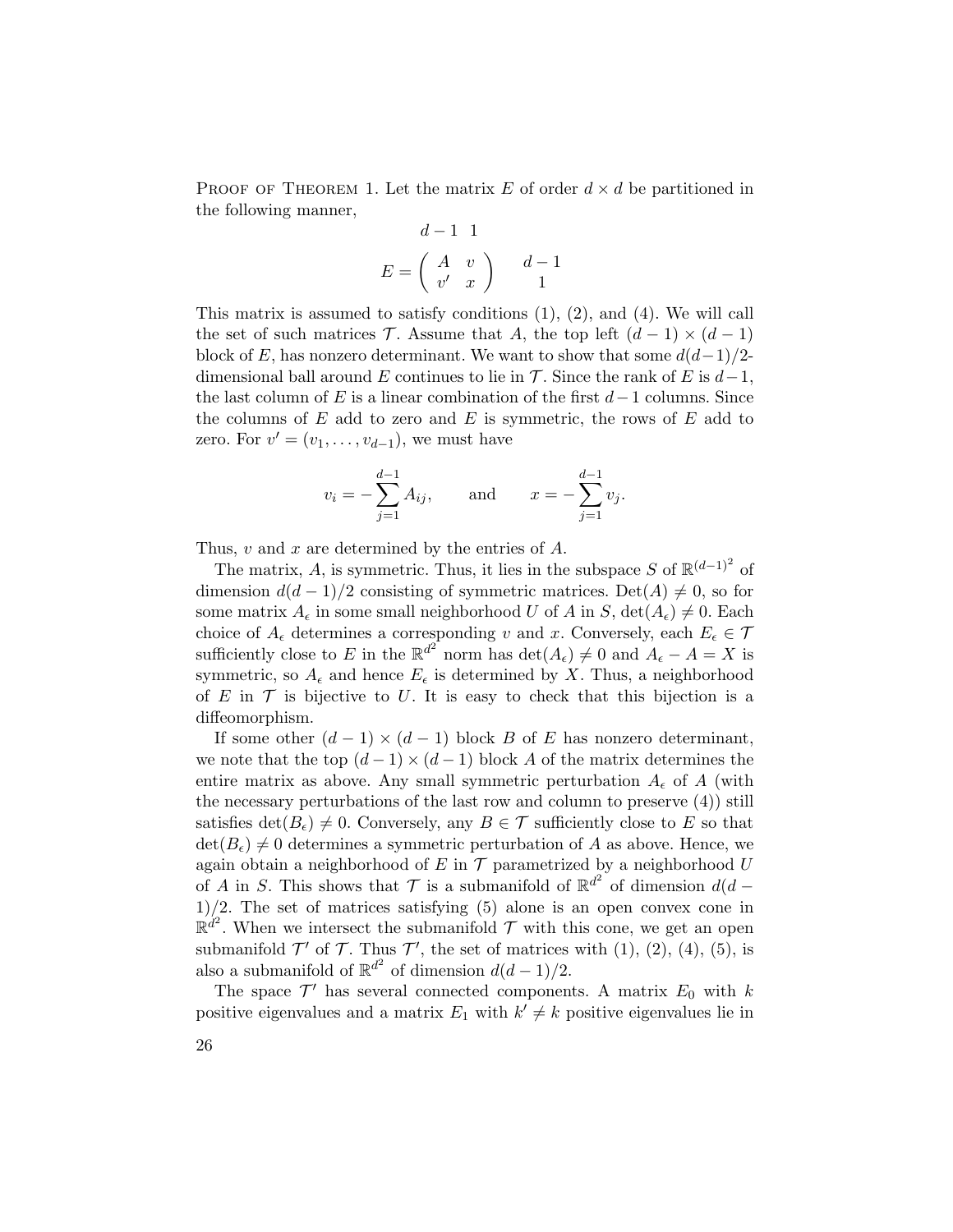different components, as a path in  $\mathcal{T}'$  from  $E_0$  to  $E_1$  would contain a matrix with a zero eigenspace of multiplicity at least two. Conversely, if  $k = k'$ , then  $E_0$  and  $E_1$  are in the same component of  $\mathcal{T}'$ . For the line segment  $E_t = (1-t)E_0 + tE_1$  stays in  $\mathcal{T}'$ , for every  $t \in [0,1]$ . Since the components are open, the component of  $\mathcal{T}'$  satisfying  $k = d - 1$  is again a submanifold of dimension  $d(d-1)/2$ . But this component has condition (3), and so is precisely  $\mathcal{L}_d$ . This proves that  $\mathcal{L}_d$  is a manifold of dimension  $d(d-1)/2$ .

For the convexity statement, conditions  $(2) - (5)$  are convex conditions; e.g. for  $(3)$ , if A and B are positive semidefinite, then

$$
\langle (tA + (1-t)B)v, v \rangle = t \langle Av, v \rangle + (1-t) \langle Bv, v \rangle \ge 0
$$

for  $t \in [0, 1]$  and  $v \neq 0$ . Clearly,  $(1) - (5)$  together is a convex condition. For if A and B satisfy  $(1) - (5)$ , then A and B come from weighted connected graphs, as does  $tA + (1-t)B$ . Since a graph is connected iff the rank of the corresponding Laplacian matrix has rank  $d-1$ , the rank of  $tA + (1-t)B$  is  $d-1$  for  $t \in [0,1]$ . Thus  $\mathcal{L}_d$  is a convex submanifold of  $\mathbb{R}^{d^2}$ .

To show that  $\mathcal{L}_d$  lies in an affine subset, fix  $E \in \mathcal{L}_d$ . For  $k = d(d-1)/2$ , take k distinct points  $s_i$  in  $\mathcal{L}_d$ , none of them equal to E, such that the convex hull of these points contains  $E$ . (For example, two of the points can be close to  $E \pm S$  for a small symmetric matrix S.) For generic choices, the k points plus E determine an (affine) k-plane  $P$ , and the convex hull of these points lies in both P and S. Since P and  $\mathcal{L}_d$  have the same dimension, the open convex hull is exactly a neighborhood of E in  $\mathcal{L}_d$ .

We now show that the plane P is independent of the choice of E. Since  $\mathcal{L}_d$ is convex, it is connected. Take  $F \in \mathcal{S}$ , let  $\ell$  be the Euclidean line segment from E to F, and set  $E_t = (1-t)E + tF \in \mathcal{L}_d$ . Arguing as above, we find a plane  $P_t$  containing a neighborhood  $V_t$  of  $E_t$  in  $\mathcal{L}_d$ . By compactness, there exist  $0 = t_0, \ldots, t_n = 1$  with  $\cup_{i=0}^n V_{t_i} \supset \ell$ . If  $P = P_0 \neq P_{t_1}$ , then some line segment from one of the  $s_i$ 's determining  $P_0$  to one of the  $s_j$ 's determining  $P_{t_1}$  does not lie in  $\mathcal{L}_d$ , a contradiction. Thus  $P = P_{t_1}$ , and by induction,  $P = P_1$ . Since F is arbitrary in  $\mathcal{L}_d$ , it follows that  $\mathcal{L}_d$  lies in P.

PROOF OF COROLLARY 1. In the notation of the proof of Theorem 1, assume that E has conditions (1), (2), (4), (5'). Then A is symmetric and has  $a_{ij} \leq 0$ . Thus A is in bijection with the closed "quadrant"  $\{(x^1, \ldots, x^{d(d-1)/2}) : x^i \leq$ 0}, which is the basic example of a manifold with corners. If the rank  $d-1$ submatrix  $B$  of  $E$  is not in the top left corner, a relabeling of coordinates moves B to the top left corner. Since the relabeling takes the closed quadrant to a closed quadrant, a neighborhood of B has the structure of a manifold with corners. It is trivial to check that transition maps from chart to chart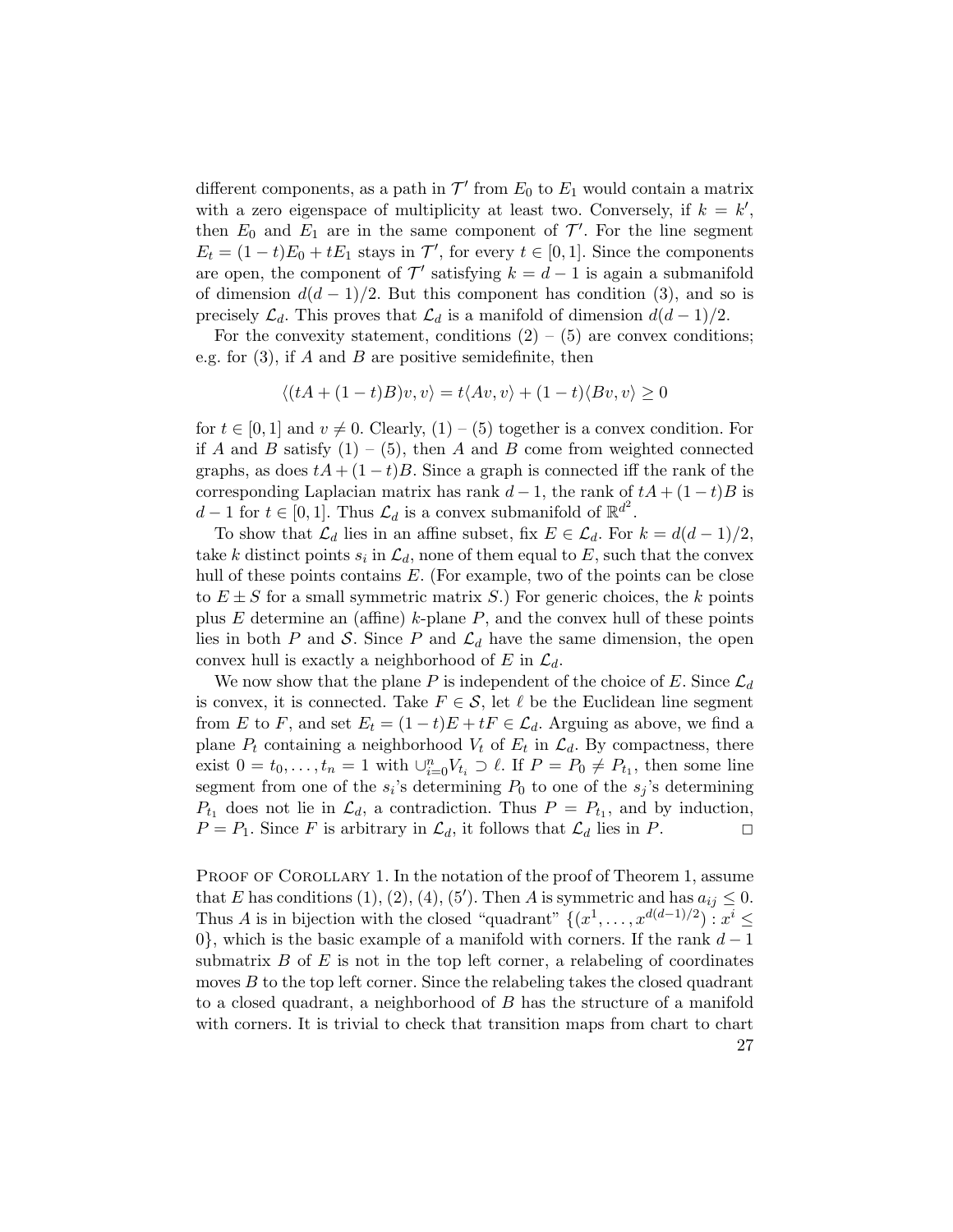are smooth. If we impose (3), then as in the previous proof we pick out one connected component of this manifold with corners, and each component is a manifold with corners. The statements on convexity and affine subspaces follow immediately from Theorem 1, since  $\mathcal{L}'_d$  is a dense subset of  $\mathcal{L}_d$ .  $\Box$ 

PROOF OF THEOREM 2. Assume the  $\ell \times \ell$  block with nonzero determinant occurs in the top left corner; the other cases are handled as in the proof of Theorem 1. Thus let

$$
E = \begin{pmatrix} \ell & d - \ell \\ v_1' \\ \vdots \\ v_{d - \ell}' \end{pmatrix} \begin{matrix} \ell \\ b_1 & \ldots & b_{d - \ell} \\ \vdots \\ b_{d - \ell} \end{matrix} \begin{matrix} \ell \\ d - \ell \end{matrix}
$$

have conditions  $(1_\ell)$ ,  $(2)$ ,  $(4)$ . Here,  $v_i$  is an  $\ell \times 1$  column vector, and  $b_i$  is a  $(d-\ell)\times 1$  column vector. The dimension of the set of  $\ell\times\ell$  symmetric matrices A with nonzero determinant is  $\ell(\ell + 1)/2$ . Since the last  $d - \ell$  columns must be linear combinations of the first  $\ell$  columns, we have

$$
v_i = \sum_{j=1}^{\ell} v_{ij} a_j
$$
,  $i \in \{1, ..., d - \ell\};$ 

where  $a_j$  is the j<sup>th</sup> column of A. The  $v_{ij}$ 's are arbitrary for  $i = 1, \ldots, d$  –  $\ell$  − 1, but (4) implies that the  $v_{d-\ell,j}$ 's are determined by the previous  $v_{ij}$ 's. Therefore, we get another  $(d - \ell - 1)\ell$  degrees of freedom (i.e. dimensions), so the dimension of the space of matrices with  $(1_\ell)$ ,  $(2)$ ,  $(4)$  is  $\ell(\ell+1)/2 +$  $(d - \ell - 1)\ell = d\ell - \ell(\ell + 1)/2$ . The argument for adding in conditions (3) and (5) goes as before.  $\square$ 

PROOF OF THEOREM 3. The Laplacian CLT considered in this paper is a specialization of a general result due to [Bhattacharya and Lin](#page-30-11) [\(2016\)](#page-30-11), which considers a metric space  $(\mathcal{X}, \rho)$  equipped with a probability measure Q. In addition to the conditions stated in the main body of the paper, two further regularity assumptions must be made on the first and second derivatives of the function  $\rho^2(\phi^{-1}(u),x)$ . These conditions are described below as (A5) and (A6).

[Bhattacharya and Lin](#page-30-11) [\(2016\)](#page-30-11) have shown that Euclidean coordinates of a Fréchet mean defined on a metric space converges to a normal distribution, under the following assumptions:  $(A1)$  the Fréchet mean  $\mu$ , as described in equation (1) is unique; (A2)  $\mu \in A \subseteq \mathcal{X}$ , where A is Q-measurable, and  $\hat{\mu}_n \in A$ , almost surely; (A3) there exists a homeomorphism  $\phi : A \to U$ , for 28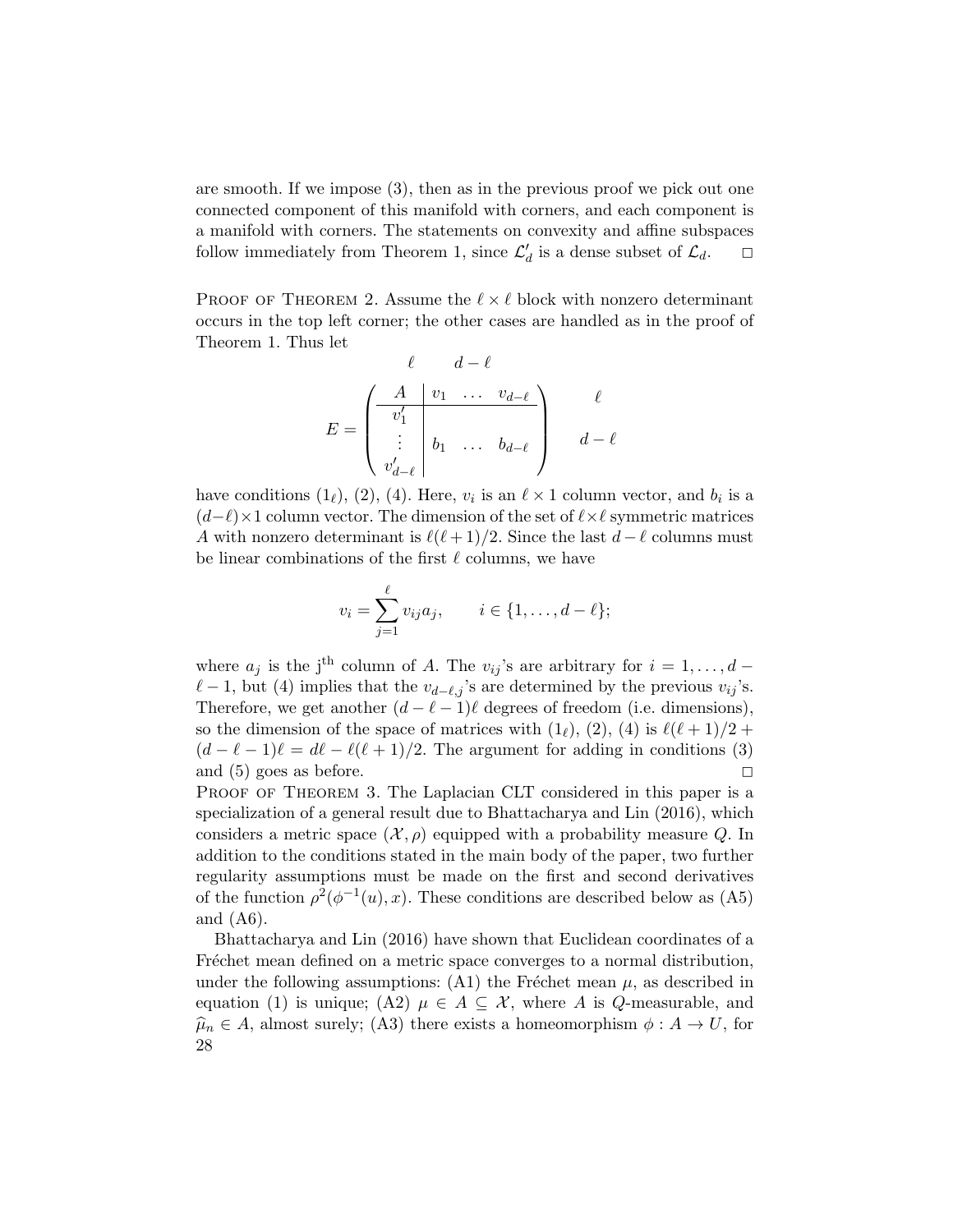some  $s \geq 1$ , where U is an open subset of  $\mathbb{R}^s$ ; (A4) for every  $u \in U$ , the map,  $u \mapsto h(u; x) := \rho^2(\phi^{-1}(u), x)$ , is twice differentiable on U, for every  $x \in \mathcal{X}$ outside a Q-null set; (A5) for every pair  $1 \leq k, l \leq s$ , with  $u \in U \subseteq \mathbb{R}^s$  and  $x \in \mathcal{X}$ , letting

$$
D_k h(u; x) := \frac{\partial}{\partial u_k} h(u; x),
$$
 and  $D_{k,l} h(u; x) := \frac{\partial^2}{\partial u_k \partial u_l} h(u; x),$ 

we require that  $\mathbb{E} [ |D_k h(u; x)|^2 ] < \infty$ , and  $\mathbb{E} [ |D_{k,l} h(u; x)| ] < \infty$ ; moreover, (A6) defining  $f_{k,l}(\epsilon, x) := \sup\{|D_{k,l}h(u; x) - D_{k,l}h(\phi(\mu); x)| : |u - \phi(\mu)| <$  $\{\epsilon\}$ , we also require modulus continuity, such that  $\mathbb{E}[|f_{k,l}(\epsilon; Y)||] \to 0$ , as  $\epsilon \rightarrow 0$ , for every  $1 \leq k, l \leq s$ ; and finally, (A7) the matrix,  $B :=$  ${\mathbb E}[D_{k,l}h(\phi(\mu);Y)]\}_{k,l=1,\ldots,s}$ , should be non-singular. Under these conditions, it is then true that the following convergence in distribution holds,

$$
n^{1/2} \left( \phi(\widehat{\mu}_n) - \phi(\mu) \right) \longrightarrow N(0, B^{-1} V B^{-T}),
$$

where  $V := \text{Cov}[D \, h(\phi(\mu); Y)]$  is assumed to be non-singular.

In our setting, we have drawn an iid sample of combinatorial Laplacians from an unknown generating distribution, such that we have  $Y_i \sim F(\Lambda, \Sigma)$ , for every  $i = 1, \ldots, n$ , where  $\Lambda$  and  $\Sigma$  are the mean Laplacian and the covariance matrix of the upper triangle of  $Y$ , with respect to some unknown distribution, F. Observe that the space of interest is here  $\mathcal{L}'_d$ , equipped with the Frobenius distance, as stated in Corollary 1, thereby forming the metric space,  $(\mathcal{L}'_d, \|\cdot\|_F)$ . We will see that conditions  $(A1) - (A4)$  as well as  $(A7)$  are necessarily satisfied in our context. Moreover, we will assume that conditions (A5) and (A6) also hold.

Condition (A1) is readily satisfied, since we have demonstrated that the space of interest,  $\mathcal{L}'_d$ , is a convex subspace of  $\mathbb{R}^{d^2}$ ; and moreover the arithmetic mean is a convex function on that space by Corollary 1. Thus, the sample Fréchet mean,  $\widehat{L}_n$ , is unique, for every  $n \in \mathbb{N}$ . Secondly, we have assumed that the underlying measure gives a non-zero positive probability to a subset  $U \in \mathbb{R}^{d^2}$ , which contains  $\Lambda$ . Therefore, condition  $(A2)$  is satisfied, in the sense, that there exists a subset  $A \subseteq M_{d,d}(\mathbb{R}^+)$ , such that A is P-measurable. In addition, since the strong law of large numbers holds for the Fréchet mean (see [Ziezold,](#page-33-10) [1977\)](#page-33-10), we also know that  $L_n \to \Lambda$ , almost surely; and therefore,  $\mathbb{P}[\tilde{L}_n \in A] \to 1$ , as  $n \to \infty$ , as required by condition (A2).

For condition (A3), observe that, in our context, the homeomorphism of interest,  $\phi : A \mapsto U$ , is the *half-vectorization* function. This takes a matrix in  $\mathcal{L}'_d$ , and returns a vector in  $\mathbb{R}^{\binom{d}{2}}$ , such that for every  $Y \in \mathcal{L}'_d$ ,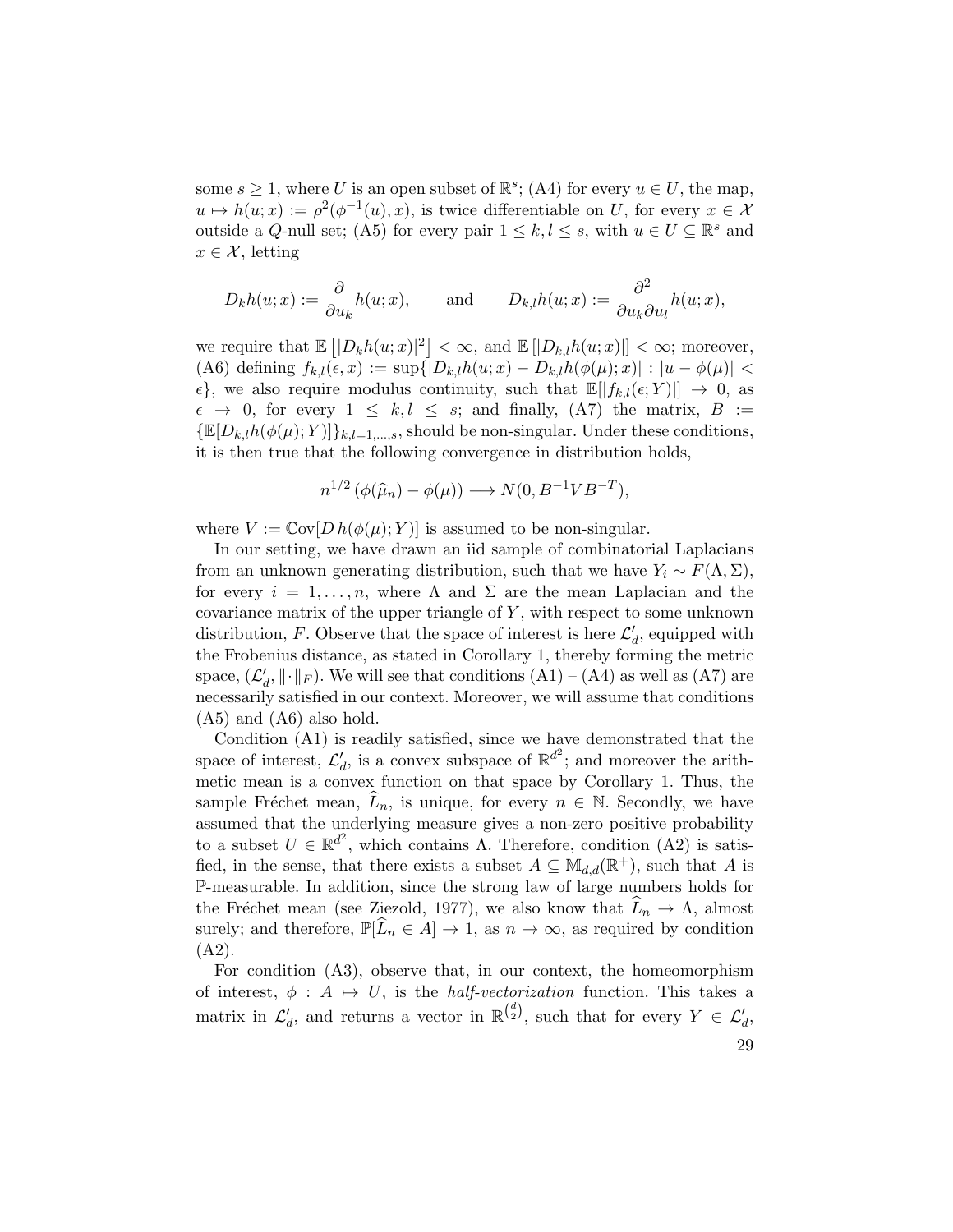$\phi(Y) := \text{vech}(Y)$ . Specifically, this vectorization is defined by a change of indices, such that for every  $i \leq j$ , with  $1 \leq i, j \leq d$ , we have  $[\phi(Y)]_{k(i,j)} :=$  $y_{ij}$ , with  $k(i, j) := (i - 1)d + j$ . The inverse function,  $\phi^{-1}$ , is then readily obtained for every  $u \in U \subseteq \mathbb{R}^{\binom{d}{2}}$ , satisfying  $\phi^{-1}(u) = Y$ , as  $[\phi^{-1}(u)]_{ij} = y_{ij}$ . The bicontinuity of  $\phi$  is hence trivially verified and this map is therefore a homeomorphism.

For condition (A4), the function  $h(u;Y) := \rho^2(\phi^{-1}(u), Y)$ , for every  $u \in$  $U \subseteq \mathbb{R}^{\binom{d}{2}}$  and every  $Y \in \mathcal{L}'_d$ , outside of a Q-null set, is here defined as

$$
h(u;Y) := ||\phi^{-1}(u) - Y||_F^2 = \sum_{i \leq j}^d \left( [\phi^{-1}(u)]_{ij} - y_{ij} \right)^2,
$$

where the sum is taken over all the pairs of indices  $1 \leq i, j \leq d$ , satisfying  $i \leq j$ . The first derivative of this map with respect to the coordinates of the elements of  $\mathcal{L}'_d$  in  $\mathbb{R}^{\binom{d}{2}}$ , is straightforwardly obtained. Setting  $X := \phi^{-1}(u)$ , we have

$$
D_{k(i,j)}h(u;Y) := \frac{\partial}{\partial u_{k(i,j)}} ||\phi^{-1}(u) - Y||_F^2 = 2(x_{ij} - y_{ij}).
$$

The second derivative of  $h(u; Y)$  can be similarly derived for every quadruple,  $1 \leq i, j, i', j' \leq d$ , satisfying  $k(i, j) \neq k(i', j')$ . When expressed with respect to  $\Lambda \in U$ , this gives

$$
D_{k(i,j),k(i',j')}h(\phi(\Lambda);Y) = \begin{cases} 2, & \text{if } k(i,j) = k(i',j'),\\ 0, & \text{otherwise.} \end{cases}
$$

It immediately follows that the matrix of second derivatives is  $B = 2I$ , and hence condition (A4) is verified. In addition, we have assumed that conditions (A5) and (A6) hold in our context. Finally, we have seen that the matrix  $B$  is diagonal and hence non-singular, as required by condition  $(A7)$ .

We can also compute the covariance matrix of the resulting multivariate normal distribution. For this, we require the matrix  $V := \text{Cov}[D h(\phi(\Lambda); Y)].$ Given our choice of  $\phi$ , we need to consider the mean vector of  $D h(\phi(\Lambda); Y)$ , which is given for every  $1 \leq i, j \leq n$  by  $\mathbb{E}[D_{k(i,j)} h(\phi(\Lambda); Y)] = 2(\Lambda_{ij} \mathbb{E}[Y]_{ij} = 0$ . We can then compute the elements of V. For every quadruple  $1 \leq i, j, i', j' \leq n$ , this gives

$$
V_{k(i,j),k(i',j')} = \mathbb{E}[D_{k(i,j)} h(\phi(\Lambda); Y) \cdot D_{k(i',j')} h(\phi(\Lambda); Y)]
$$
  
= 4 $\mathbb{E}[(\Lambda_{ij} - Y_{ij})(\Lambda_{i',j'} - Y_{i'j'})]$   
= 4( $\mathbb{E}[Y_{ij}Y_{i'j'}] - \Lambda_{ij}\Lambda_{i',j'}$ ),

30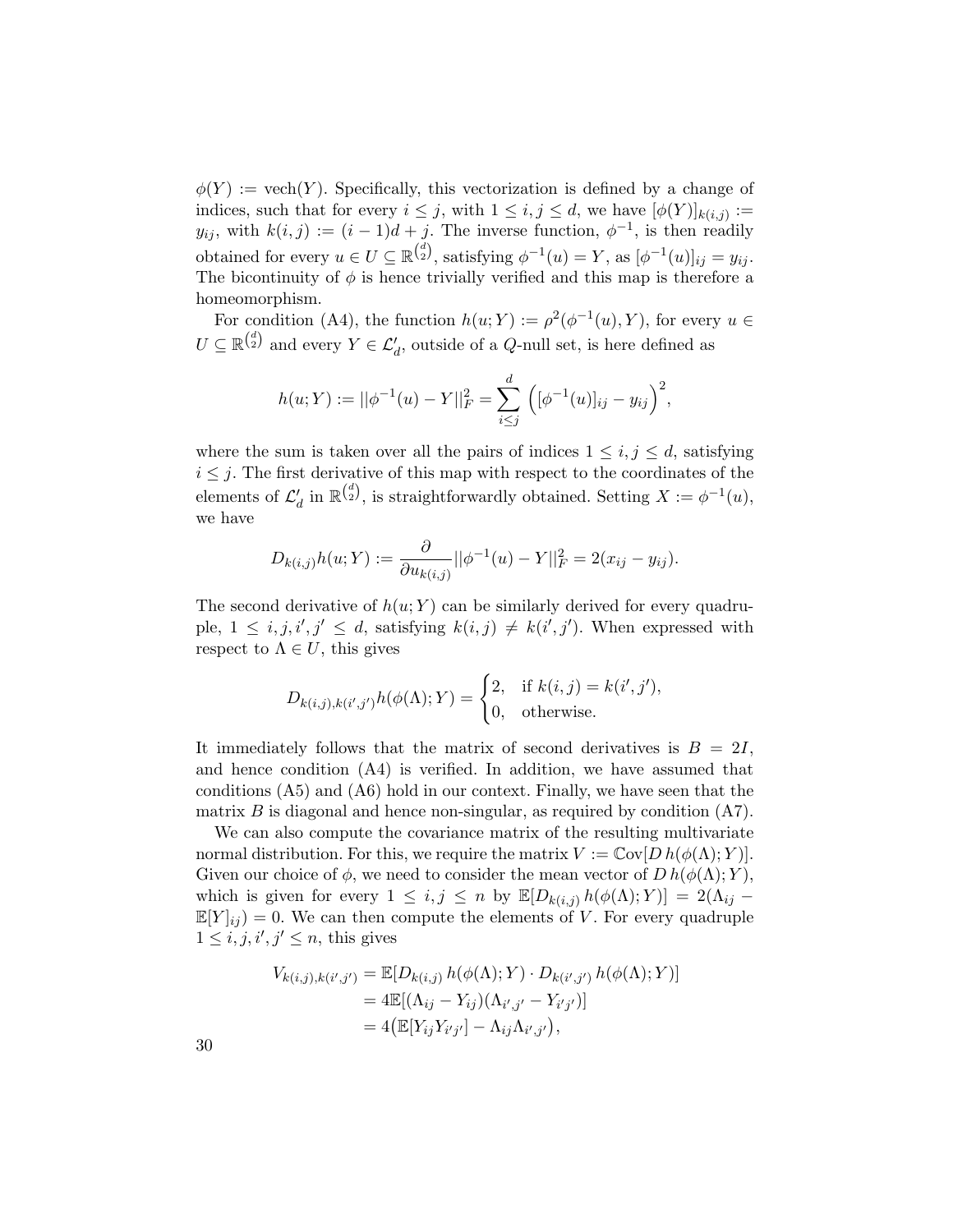since the cross-term vanishes, after taking the expectation. Therefore, the asymptotic covariance matrix in Theorem 3 is indeed equal to the covariance matrix of the distribution, from which the  $Y_i$ 's have been sampled. That is, this covariance matrix is given by  $B^{-1}VB^{-T} = (2I)^{-1}V(2I)^{-1} =$  $\text{Var}[\phi(Y)] = \Sigma$ . Therefore, all the conditions of Theorem 2.1 of [Bhattacharya](#page-30-11) [and Lin](#page-30-11) [\(2016\)](#page-30-11) have been satisfied, and hence  $n^{1/2}(\phi(\widehat{L}_n)-\phi(\Lambda)) \to N(0,\Sigma)$ , as stated in Theorem 3.

## References.

- <span id="page-30-1"></span>Achard, S., Salvador, R., Whitcher, B., Suckling, J. and Bullmore, E. (2006). A Resilient, Low-Frequency, Small-World Human Brain Functional Network with Highly Connected Association Cortical Hubs. J. Neurosci. 26 63–72.
- <span id="page-30-12"></span>ANDERSON, T. W. (2003). An Introduction to Multivariate Statistical Analysis (Third edition). Wiley, Wiley.
- <span id="page-30-6"></span>ARSIGNY, V., FILLARD, P., PENNEC, X. and AYACHE, N. (2007). Geometric means in a novel vector space structure on symmetric positive-definite matrices. SIAM Journal on Matrix Analysis and Applications 29 328–347.
- <span id="page-30-4"></span>AYDIN, B., PATAKI, G., WANG, H., BULLITT, E. and MARRON, J. (2009). A principal component analysis for trees. The Annals of Applied Statistics 1597–1615.
- <span id="page-30-3"></span>Barden, D., Le, H. and Owen, M. (2013). Central limit theorems for Frechet means in the space of phylogenetic trees. Electron. J. Probab 18 1–25.
- <span id="page-30-15"></span>BECKMANN, C. F., DELUCA, M., DEVLIN, J. T. and SMITH, S. M. (2005). Investigations into resting-state connectivity using independent component analysis. Philosophical Transactions of the Royal Society B: Biological Sciences 360 1001–1013.
- <span id="page-30-5"></span>BHATIA, R. (1997). Matrix Analysis. Springer, New York.
- <span id="page-30-10"></span>BHATIA, R. (2007). Positive Definite Matrices. Princeton University Press, Princeton.
- <span id="page-30-9"></span>BHATTACHARYA, A. and BHATTACHARYA, R. (2012). Nonparametric Inference on Manifolds with Applications to Shape Spaces. Cambridge University Press, New York.
- <span id="page-30-11"></span>BHATTACHARYA, R. and LIN, L. (2016). Omnibus CLTs for Fréchet means and nonparametric inference on non-Euclidean spaces. arXiv preprint arXiv:1306.5806.
- <span id="page-30-7"></span>Bhattacharya, R. and Patrangenaru, V. (2003). Large Sample Theory of Intrinsic and Extrinsic Sample Means on Manifolds. I. The Annals of Statistics 31 1–29.
- <span id="page-30-8"></span>BHATTACHARYA, R. and PATRANGENARU, V. (2005). Large sample theory of intrinsic and extrinsic sample means on manifolds. II. The Annals of Statistics 33 1225–1259.
- <span id="page-30-16"></span>Bhattacharya, R., Buibas, M., Dryden, I., Ellingson, L., Groisser, D., Hendriks, H., Huckemann, S., Le, H., Liu, X. and Marron, J. (2011). Extrinsic data analysis on sample spaces with a manifold stratification. In Advances in Mathematics, Invited Contributions at the Seventh Congress of Romanian Mathematicians, Brasov 148–156.
- <span id="page-30-14"></span>Bickel, P. J. and Levina, E. (2008a). Covariance regularization by thresholding. The Annals of Statistics 2577–2604.
- <span id="page-30-13"></span>Bickel, P. J. and Levina, E. (2008b). Regularized estimation of large covariance matrices. The Annals of Statistics 199–227.
- <span id="page-30-2"></span>Billera, L. J., Holmes, S. P. and Vogtmann, K. (2001). Geometry of the space of phylogenetic trees. Advances in Applied Mathematics 27 733–767.
- <span id="page-30-0"></span>Biswal, B. B., Mennes, M., Zuo, X.-N., Gohel, S. and Kelly, C. e. a. (2010). Toward discovery science of human brain function. Proceedings of the National Academy of Sciences 107 4734–4739.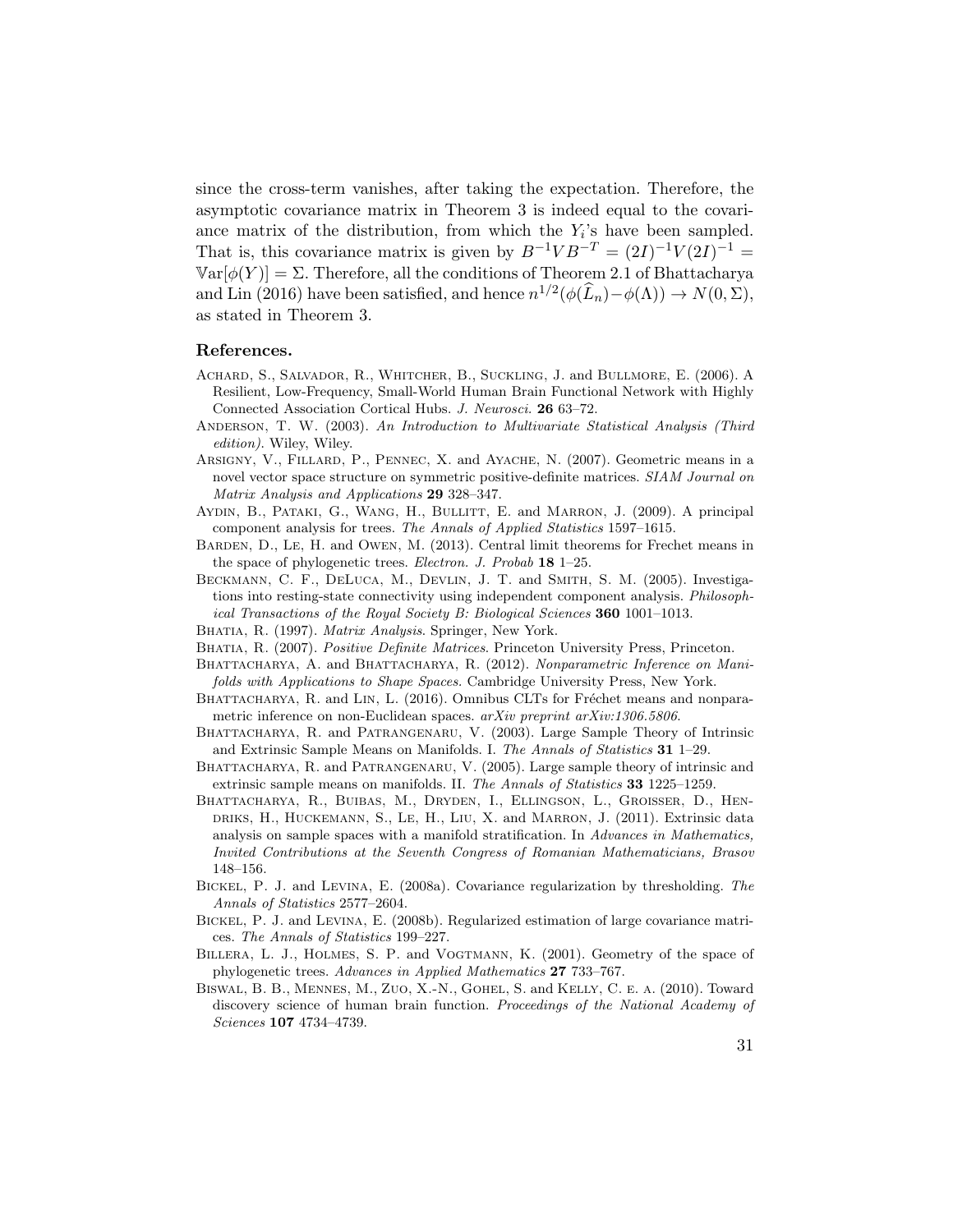- <span id="page-31-8"></span>Bonnabel, S. and Sepulchre, R. (2009). Riemannian metric and geometric mean for positive semidefinite matrices of fixed rank. SIAM Journal on Matrix Analysis and Applications 31 1055–1070.
- <span id="page-31-6"></span>Bookstein, F. (1978). The Measurement of Biological Shape and Shape change. Springer, London.
- <span id="page-31-20"></span>Buckner, R. L., Andrews-Hanna, J. R. and Schacter, D. L. (2008). The Brain's Default Network: Anatomy, Function and Relevance to Disease. Annals of the New York Academy of Sciences 1124 1–38.
- <span id="page-31-0"></span>Bullmore, E. and Sporns, O. (2009). Complex brain networks: Graph theoretical analysis of structural and functional systems. Nature Reviews Neuroscience  $10(1)$  1–13.
- <span id="page-31-14"></span>Bullmore, E. and Sporns, O. (2012). The economy of brain network organization. Nature Review Neuroscience 13 336–349.
- <span id="page-31-16"></span>CAI, T. and LIU, W. (2011). Adaptive thresholding for sparse covariance matrix estimation. Journal of the American Statistical Association 106 672–684.
- <span id="page-31-17"></span>CAI, T., LIU, W. and LUO, X. (2011). A constrained  $L_1$  minimization approach to sparse precision matrix estimation. Journal of the American Statistical Association 106 594– 607.
- <span id="page-31-11"></span>Chavel, I. (1984). Eigenvalues in Riemannian geometry. Pure and Applied Mathematics 115. Academic Press, Inc., Orlando, FL.
- <span id="page-31-19"></span>Cheng, S. H. and Higham, N. J. (1998). A modified Cholesky algorithm based on a symmetric indefinite factorization. SIAM Journal on Matrix Analysis and Applications 19 1097–1110.
- <span id="page-31-10"></span>CHUNG, F. R. K. (1997). Spectral graph theory 92. American mathematical society.
- <span id="page-31-9"></span>DRYDEN, I. L., KOLOYDENKO, A. and ZHOU, D. (2009). Non-Euclidean statistics for covariance matrices, with applications to diffusion tensor imaging. Annals of Applied Statistics 3 1102–1123.
- <span id="page-31-2"></span>Ellegren, H. and Parsch, J. (2007). The evolution of sex-biased genes and sex-biased gene expression. Nature Reviews Genetics 8 689–698.
- <span id="page-31-4"></span>FISHER, R. (1953). Dispersion on a sphere. Proceedings of the Royal Society of London. Series A. Mathematical and Physical Sciences 217 295–305.
- <span id="page-31-5"></span>FISHER, N. I., LEWIS, T. and EMBLETON, B. J. J. (1987). Statistical analysis of spherical data. Cambridge University Press.
- <span id="page-31-7"></span>FRÉCHET, M. (1948). Les éléments aléatoires de nature quelconque dans un espace distancié. Annales de L'Institut Henri Poincaré  $10(4)$  215–310.
- <span id="page-31-12"></span>Fu, Y. and Ma, Y. (2013). Graph Embedding for Pattern Analysis. Springer.
- <span id="page-31-3"></span>Ginestet, C. E., Fournel, A. P. and Simmons, A. (2014). Statistical network analysis for functional MRI: Summary networks and group comparisons. Frontiers in computational neuroscience  $8(51)$  1–10.
- <span id="page-31-1"></span>Ginestet, C. E. and Simmons, A. (2011). Statistical Parametric Network Analysis of Functional Connectivity Dynamics during a Working Memory Task. NeuroImage  $5(2)$ 688–704.
- <span id="page-31-15"></span>Greicius, M. D., Krasnow, B., Reiss, A. L. and Menon, V. (2003). Functional connectivity in the resting brain: a network analysis of the default mode hypothesis. Proceedings of the National Academy of Sciences 100 253–258.
- <span id="page-31-13"></span>Gromov, M. (2001). Metric Structures for Riemannian and Non-Riemannian Spaces. Modern Birkhäuser Classics. Birkhäuser, Berlin.
- <span id="page-31-18"></span>Higham, N. J. (2002). Computing the nearest correlation matrix: A problem from finance. IMA Journal of Numerical Analysis 22 329–343.
- <span id="page-31-21"></span>Hotz, T., Huckemann, S., Le, H., Marron, J. S., Mattingly, J. C., Miller, E., Nolen, J., Owen, M., Patrangenaru, V. and Skwerer, S. (2013). Sticky central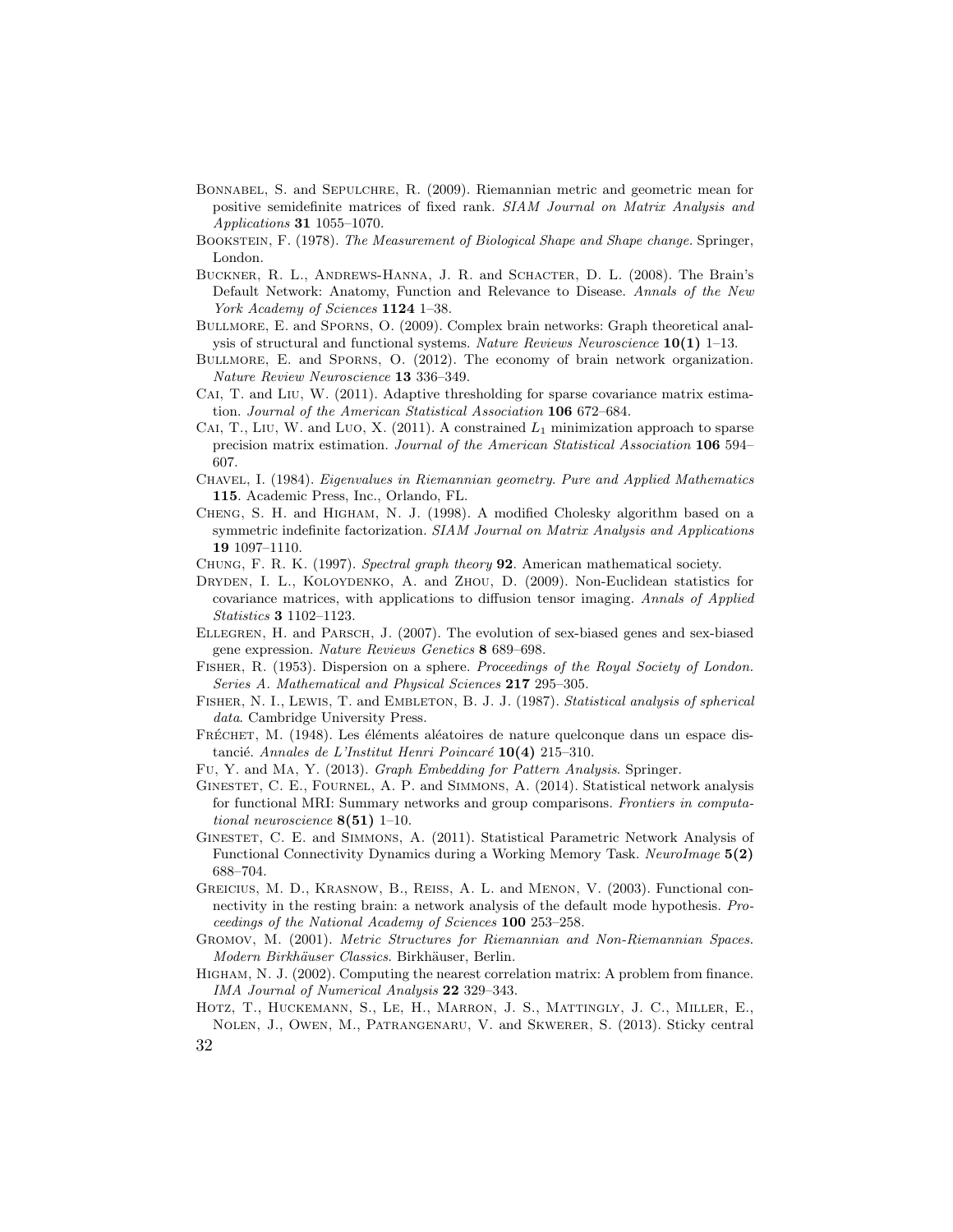limit theorems on open books. The Annals of Applied Probability 23 2238–2258.

- <span id="page-32-19"></span>KANG, H., OMBAO, H., LINKLETTER, C., LONG, N. and BADRE, D. (2012). Spatiospectral mixed-effects model for functional magnetic resonance imaging data. Journal of the American Statistical Association 107 568–577.
- <span id="page-32-17"></span>Karoui, N. E. (2008). Operator norm consistent estimation of large-dimensional sparse covariance matrices. The Annals of Statistics 2717–2756.
- <span id="page-32-4"></span>KENDALL, D. G. (1977). The diffusion of shape. Advances in applied probability 428–430.
- <span id="page-32-5"></span>Kendall, D. G. (1984). Shape manifolds, procrustean metrics, and complex projective spaces. Bulletin of the London Mathematical Society 16 81-121.
- <span id="page-32-8"></span>KENDALL, W. S. and LE, H. (2011). Limit theorems for empirical Fréchet means of independent and non-identically distributed manifold-valued random variables. Brazilian Journal of Probability and Statistics 25 323-352.
- <span id="page-32-11"></span>Krishnamachari, R. and Varanasi, M. (2013). On the geometry and quantization of manifolds of positive semi-definite matrices. IEEE Transactions on signal processing 61 4587 – 4599.
- <span id="page-32-10"></span>LE, H. (2001). Locating Fréchet means with application to shape spaces. Advances in Applied Probability 33 324–338.
- <span id="page-32-9"></span>LE, H. and KUME, A. (2000). The Fréchet mean shape and the shape of the means. Advances in Applied Probability 32 101–113.
- <span id="page-32-12"></span>LEE, J. (2006). *Introduction to Smooth Manifolds*. Springer, London.
- <span id="page-32-18"></span>Leon, P. S., Knock, S. A., Woodman, M. M., Domide, L., Mersmann, J., McIntosh, A. R. and Jirsa, V. (2013). The Virtual Brain: a simulator of primate brain network dynamics. Frontiers in neuroinformatics **7**.
- <span id="page-32-14"></span>Linial, N. (2002). Finite metric spaces: combinatorics, geometry and algorithms. Proceedings of the eighteenth annual symposium on Computational geometry 63–63.
- <span id="page-32-13"></span>LINIAL, N., LONDON, E. and RABINOVICH, Y. (1995). The geometry of graphs and some of its algorithmic applications. Combinatorica 15 215–245.
- <span id="page-32-3"></span>MARDIA, K. V. and JUPP, P. E. (2000). Directional statistics 494. John Wiley & Sons.
- <span id="page-32-2"></span>McEwen, B. S. (1999). Permanence of brain sex differences and structural plasticity of the adult brain. Proceedings of the National Academy of Sciences 96 7128–7130.
- <span id="page-32-1"></span>Micheloyannis, S., Vourkas, M., Tsirka, V., Karakonstantaki, E., Kanatsouli, K. and Stam, C. J. (2009). The influence of ageing on complex brain networks: A graph theoretical analysis. Human Brain Mapping 30 200–208.
- <span id="page-32-7"></span>Moakher, M. (2005). A differential geometric approach to the geometric mean of symmetric positive-definite matrices. SIAM Journal on Matrix Analysis and Applications 26 735–747.
- <span id="page-32-6"></span>Moakher, M. and Zerai, M. (2011). The Riemannian Geometry of the Space of Positive-Definite Matrices and Its Application to the Regularization of Positive-Definite Matrix-Valued Data. Journal of Mathematical Imaging and Vision 40 171–187.
- <span id="page-32-15"></span>Newman, M. (2010). Networks: An Introduction. Oxford University Press.
- <span id="page-32-0"></span>PACHOU, E., VOURKAS, M., SIMOS, P., SMIT, D., STAM, C., TSIRKA, V. and MICHEloyannis, S. (2008). Working Memory in Schizophrenia: An EEG Study Using Power Spectrum and Coherence Analysis to Estimate Cortical Activation and Network Behavior. Brain Topography 21 128-137.
- <span id="page-32-16"></span>SCHÄFER, J. and STRIMMER, K. (2005). A shrinkage approach to large-scale covariance matrix estimation and implications for functional genomics. Statistical applications in genetics and molecular biology 4 1–32.
- <span id="page-32-20"></span>SKWERER, S., BULLITT, E., HUCKEMANN, S., MILLER, E., OGUZ, I., OWEN, M., PAtrangenaru, V., Provan, S. and Marron, J. (2013). Tree-oriented analysis of brain artery structure. Journal of Mathematical Imaging and Vision 1–18.